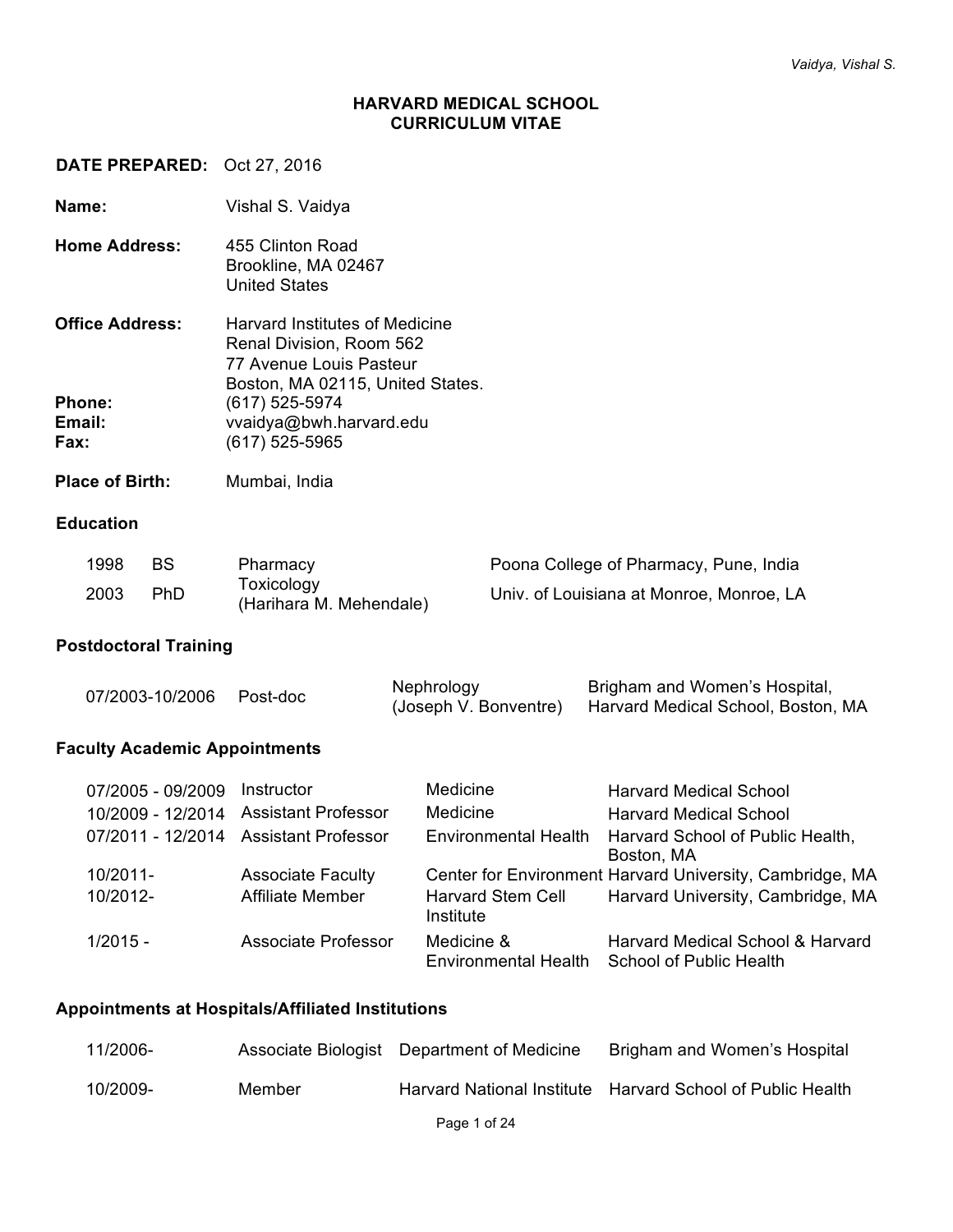# of Environmental Health Sciences (NIEHS) Center

# **Major Administrative Leadership Positions**

| Local                               |                                                                                                                                                       |                                                                                                                                                                                                                                  |                                                                                                         |  |
|-------------------------------------|-------------------------------------------------------------------------------------------------------------------------------------------------------|----------------------------------------------------------------------------------------------------------------------------------------------------------------------------------------------------------------------------------|---------------------------------------------------------------------------------------------------------|--|
| 2011, 2012                          | <b>Director</b>                                                                                                                                       | Molecular Signals to Understand Exposure<br><b>Biology</b>                                                                                                                                                                       | Department of Environmental<br>Health, Harvard School of<br><b>Public Health</b>                        |  |
| with 110-min lectures for 15 weeks. |                                                                                                                                                       | Graduate-level course, EH 527/BPH 208qc, 2.5 credits, offered every Thursday in Spring                                                                                                                                           |                                                                                                         |  |
| $2011 -$                            | <b>Director</b>                                                                                                                                       | <b>Understanding Biomarker Science: From</b><br>Molecules to Images                                                                                                                                                              | Harvard Catalyst, Harvard<br><b>Clinical and Translational</b><br>Science Center, Harvard<br>University |  |
|                                     | each year.                                                                                                                                            | 4-day course for students, residents, fellows, professional staff, and faculty offered in Spring                                                                                                                                 |                                                                                                         |  |
| $2012 -$                            | <b>Director</b>                                                                                                                                       | Principles of Toxicology (Molecular &<br>Translational Toxicology)                                                                                                                                                               | Department of Environmental<br>Health, Harvard School of<br><b>Public Health</b>                        |  |
|                                     | Graduate level course, EH 504 / BPH 713 / BPH 215, 5 & 2.5 credits, offered every Monday<br>and Wednesday in Fall with 110-min lectures for 15 weeks. |                                                                                                                                                                                                                                  |                                                                                                         |  |
| 2013-                               | Head                                                                                                                                                  | <b>Systems Toxicology Program</b>                                                                                                                                                                                                | Harvard Program in Therapeutic<br>Sciences (HiTS), Harvard<br><b>Medical School</b>                     |  |
| 2015-                               | <b>Director</b>                                                                                                                                       | Masters of Medical Sciences in Therapeutic<br><b>Sciences</b>                                                                                                                                                                    | <b>Harvard Medical School</b>                                                                           |  |
|                                     |                                                                                                                                                       | This is a new 2-year Masters degree program with 64 credits (32 obtained from courses and<br>32 obtained from research experience). This is approved by the education committee at<br>HMS and will start from September 1, 2017. |                                                                                                         |  |

#### **Committee Service**

| Local     |          |                                                                                                                                                                                                                                     |
|-----------|----------|-------------------------------------------------------------------------------------------------------------------------------------------------------------------------------------------------------------------------------------|
| 2012-2013 | Reviewer | Graduate Admissions Committee, Ph.D. Program in Biological Science in<br>Public Health, Harvard School of Public Health                                                                                                             |
| $2012 -$  | Member   | Regulatory Science Advisory Committee, Harvard Medical School                                                                                                                                                                       |
| 2013      | Reviewer | Harvard-Massachusetts Institute of Technology (MIT) Health Science<br>Technology (HST) MD student thesis for Gayathree Murugappan,<br>"Nanoparticle-Chaperoned Urinary Reporters for Noninvasive Monitoring of<br>Hepatic Fibrosis" |
| 2013      | Reviewer | Prequalifying Examination for Leah Brace, graduate student in biological<br>sciences in public health program, Harvard School of Public Health                                                                                      |
| $2015 -$  | Member   | Clinical Research Orientation Program for PhD's (CROPP), Harvard Clinical<br>and Translational Science Center (Harvard Catalyst)                                                                                                    |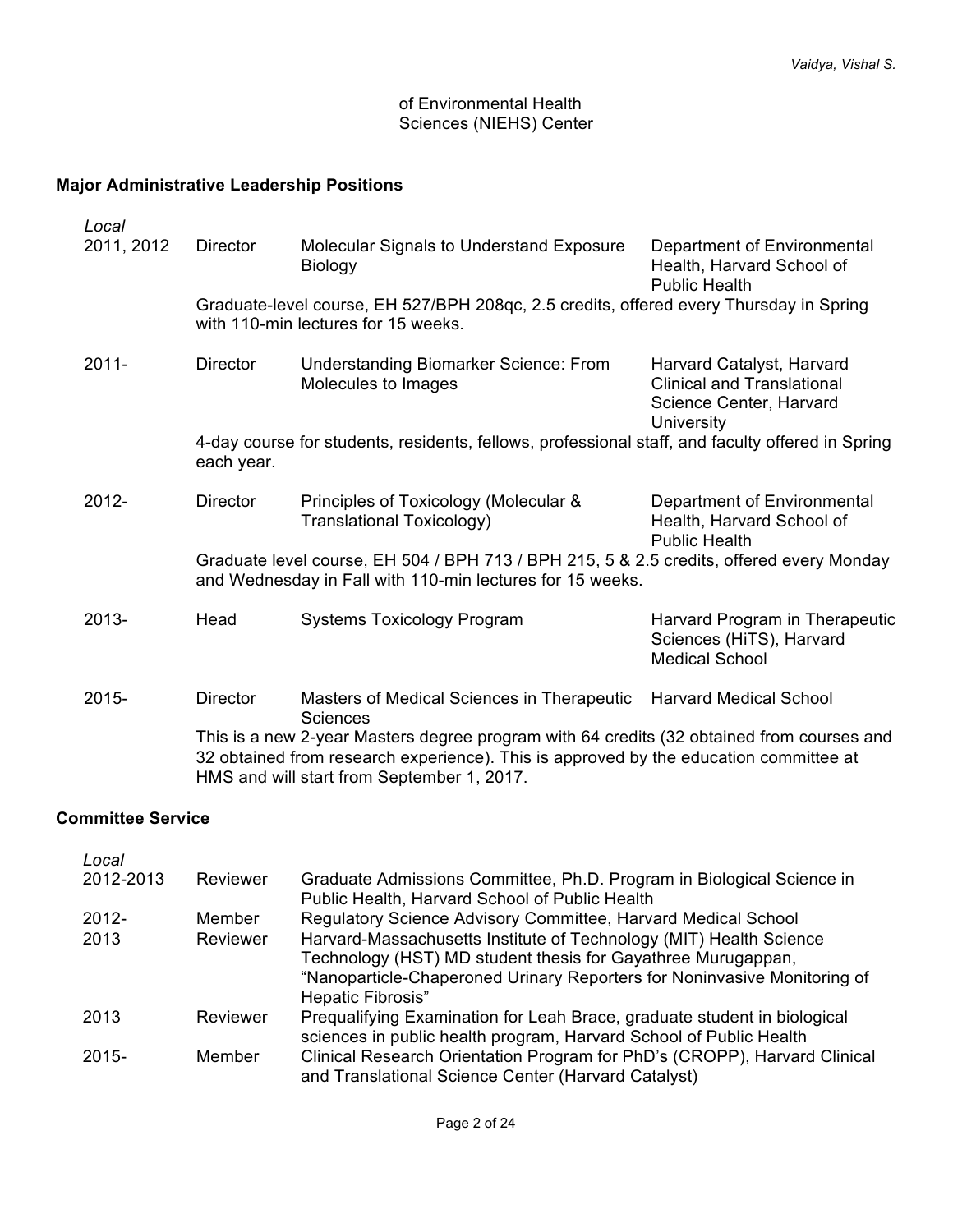| Regional<br>2010-2012                           | Councilor                  | Northeast Chapter of the Society of Toxicology                                                                                                                                           |
|-------------------------------------------------|----------------------------|------------------------------------------------------------------------------------------------------------------------------------------------------------------------------------------|
| National<br>2006-2009<br>2011-2014<br>2015-2020 | Member<br>Member<br>Member | Career Resource and Development Committee, Society of Toxicology<br>Continuing Education Committee, Society of Toxicology<br>Scientific Program Committee, Society of Toxicology         |
| International<br>2014<br>2014-                  | Reviewer<br>Member         | Master's Degree Program on Biomarkers, The University of Skövde, Sweden<br>Health and Environmental Sciences Institute (HESI), Biomarkers of<br>Nephrotoxicity Committee, Washington, DC |

# **Professional Societies**

| 1999-<br>Member<br>2007 |        | Society of Toxicology (SOT)<br>Chair, Symposium "Mechanistic Biomarkers and Innovative Methodologies to<br>Detect Acute Kidney Injury" at 46 <sup>th</sup> Annual Meeting of SOT, Charlotte, NC |
|-------------------------|--------|-------------------------------------------------------------------------------------------------------------------------------------------------------------------------------------------------|
|                         | 2007   | Chair, "Grantsmanship Forum" at 46 <sup>th</sup> Annual Meeting of SOT, Charlotte, NC                                                                                                           |
|                         | 2008   | Chair, Workshop "Professional career development as a toxicologist" at 47 <sup>th</sup><br>Annual Meeting of SOT, Seattle, WA                                                                   |
|                         | 2009   | Chair, Workshop "The future of environmental health science: Featuring<br>NIEHS funded early career investigators" at 48 <sup>th</sup> Annual Meeting of SOT,<br>Baltimore, MD                  |
|                         | 2012   | Chair, Continuing Education Course "Applications of Biomarkers in the<br>Assessment of Health and Disease" at 51 <sup>st</sup> Annual Meeting of SOT, San<br>Francisco, CA                      |
|                         | 2013   | Chair, Continuing Education Course "T4: Tools and Technologies in<br>Translational Toxicology at 52 <sup>nd</sup> Annual Meeting of SOT, San Antonio, TX                                        |
|                         | 2014   | Chair, Continuing Education Course "Translational Biomarkers in the<br>Assessment of Health and Disease at 53 <sup>rd</sup> Annual Meeting of SOT, Phoenix,<br>AZ                               |
| 1999-2003               | Member | Sigma Xi Scientific Research Society                                                                                                                                                            |
| 1999-2008               | Member | American Society of Pharmacology and Experimental Therapeutics                                                                                                                                  |
| 2003-                   | Member | Northeast Chapter of Society of Toxicology                                                                                                                                                      |
| 2005-                   | Member | American Society of Nephrology                                                                                                                                                                  |
| 1999-2003               | Member | American College of Toxicology                                                                                                                                                                  |

# **Grant Review Activities**

| Reviewer |                                                                                      |
|----------|--------------------------------------------------------------------------------------|
| 2011     | Medical Research Council, London, UK                                                 |
| 2011     | Harvard School of Public Health, National Institute of Environmental Health Sciences |
|          | (NIEHS) Center Pilot Grant, Boston, MA                                               |
| 2012     | North West Cancer Research Fund Scientific Committee, Liverpool, UK                  |
| 2013     | King Adbullah International Medical Research Center (KAIMRC), Riyadh, Saudi Arabia   |
| 2014     | NIH-NIDDK Ancillary R01, Ad-Hoc Reviewer for study section ZDK1 GRB-G (J4)           |
| 2015     | NIH-NIDDK, Ad Hoc member for the Pathobiology of Kidney Disease (PBKD) study section |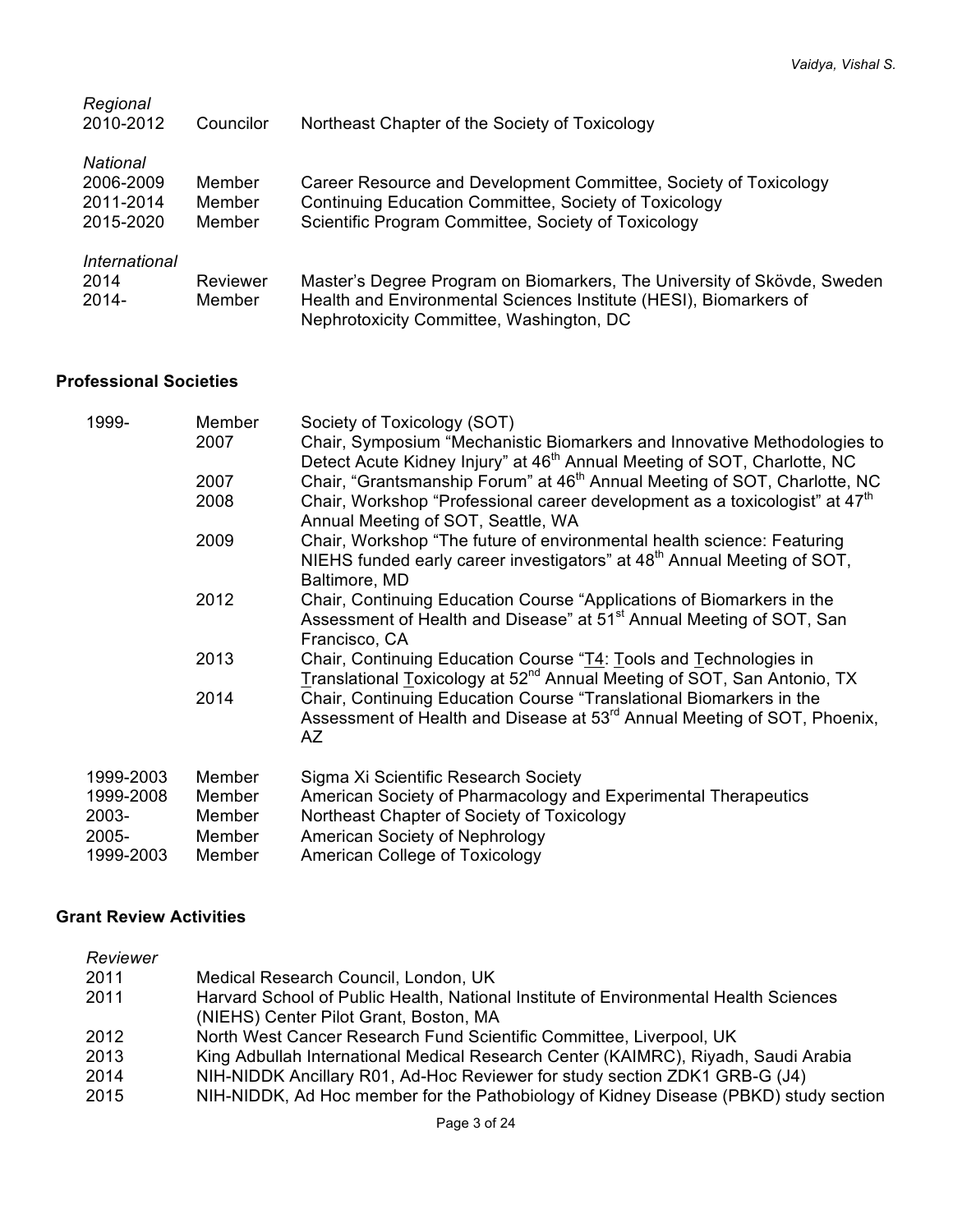- 2015 NIH-NIDDK, Ad Hoc member for study section ZDK1-GRB-G-M5
- 2015 European Commission's Horizon 2020 Research Initiative call topic PHC-33-2015 (New approaches to improve predictive human safety testing)
- 2015 NIH-NIDDK, Innovative Research in HIV in KUH (R01), ZDK1 GRB-G (O3)
- 2015 European Institute of Innovation and Technology, EIT-Health, Innovation by Design and Innovation by Ideas

### **Editorial Activities**

# *Ad hoc Reviewer* 2007- Toxicology, Toxicology Applied Pharmacology, Toxicological Sciences 2007- Journal of American Society of Nephrology, Kidney International, American Journal of Physiology-Renal Physiology 2007- FASEB journal *Other Editorial Roles*

| <i><b>UTHEL EQITOLIAL ROIES</b></i> |                                                                             |
|-------------------------------------|-----------------------------------------------------------------------------|
| 2007-2008                           | Special issue on "Biomarkers of Toxicity" for the journal Toxicology. 2008; |
| Guest Editor                        | 245(3): 163-224.                                                            |

### **Honors and Prizes**

| 1999 | <b>Arthur Furst Award</b>                                               | American College of Toxicology                                                                      | Research (best student<br>paper) |
|------|-------------------------------------------------------------------------|-----------------------------------------------------------------------------------------------------|----------------------------------|
|      | 1999-2002 Travel Award                                                  | American College of Toxicology                                                                      | Research                         |
| 2001 | <b>Graduate Student Research</b><br><b>Achievement Award</b>            | Univ. of Louisiana at Monroe,<br>Monroe, LA                                                         | Research                         |
| 2002 | <b>Comparative and Veterinary</b><br><b>Specialty Section Award</b>     | Society of Toxicology                                                                               | Research (best<br>manuscript)    |
| 2002 | Best Poster Award (2 <sup>nd</sup> place)                               | Division of Toxicology, American<br>Society of Pharmacology and<br><b>Experimental Therapeutics</b> | Research (poster<br>competition) |
| 2002 | Graduate Student Travel Award                                           | Society of Toxicology                                                                               | Research                         |
| 2003 | <b>Mechanisms Specialty Section's</b><br><b>Honorable Mention Award</b> | Society of Toxicology                                                                               | Research (best<br>manuscript)    |
| 2005 | <b>Travel Award</b>                                                     | American Society of Nephrology                                                                      | Research                         |
| 2005 | <b>Burdock Travel Award</b>                                             | Society of Toxicology                                                                               | Research                         |
| 2005 | <b>Risk Assessment Specialty</b><br><b>Section Best Abstract Award</b>  | Society of Toxicology                                                                               | Research                         |
| 2012 | American Scientist of Indian<br>Origin Young Investigator Award         | Society of Toxicology                                                                               | Research                         |
| 2014 | Leading Edge in Basic Science<br>Award                                  | Society of Toxicology                                                                               | Research                         |
| 2015 | Achievement Award                                                       | Society of Toxicology                                                                               | Research                         |
| 2016 | Fellow                                                                  | Academy of Toxicological<br>Sciences                                                                | Research                         |

### **Report of Funding**

### *Past funding*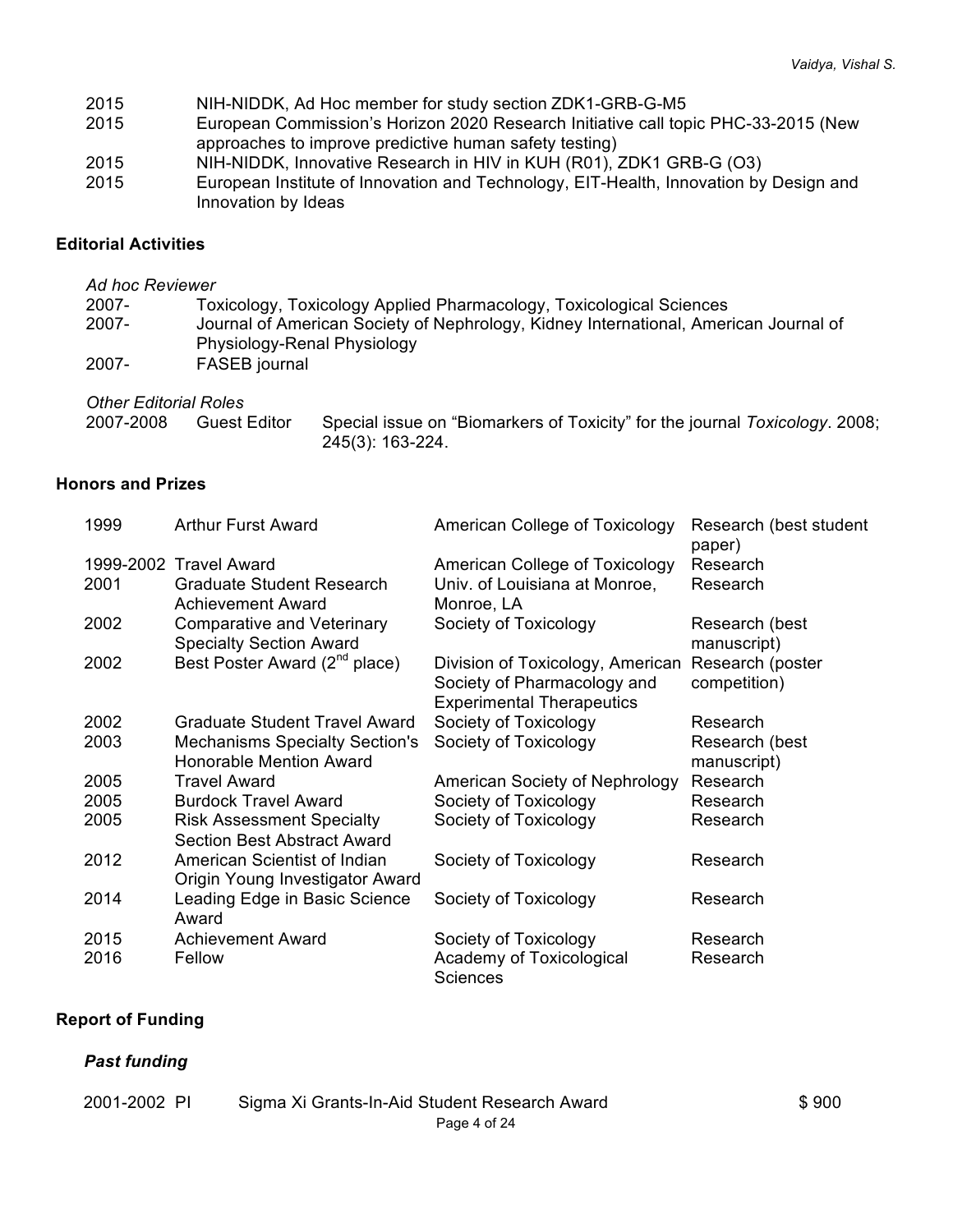Molecular mechanisms of renal tissue repair

The objective of this study was to investigate the role of extracellular signal regulated kinase (ERK) pathway in renal tissue repair following nephrotoxicity.

- 2001-2002 PI Novartis Graduate Student Fellowship Award, Society of Toxicology \$ 16,000 Mechanisms of compensatory tissue repair following nephrotoxicity The objective of this study was to investigate the biochemical and molecular mechanisms of S-1.2-Dichrolorovinyl-L-Cysteine (DCVC)-induced nephrotoxicity and renal tissue repair.
- 2003-2005 PI National Kidney Foundation Postdoctoral Fellowship Grant \$ 80,000 Kidney injury molecule-1 (Kim-1): a biomarker for renal proximal tubular injury The overall objective of this work was to develop a high throughput detection method for Kim-1 in rodent urine samples, validate it and characterize the specific role of Kim-1 following kidney injury.
- 2005-2008 PI American Heart Association, Scientist Development grant, SDG-0535492T \$ 180,000

Mechanisms of angiogenesis by kidney injury molecule-1 This study was aimed to characterize the molecular mechanisms involved in the proangiogenic role of KIM-1 and investigate the therapeutic aspects of blocking KIM-1 as a strategy to cure renal cell carcinoma.

2007-2008 Co-PI Center for Integration of Medicine and Innovative Technology (CIMIT) W81XWH-07-2-0011

Characterization and Validation of "RenAlert": A Silicon Nanowire Device For Early Diagnosis of Acute Kidney Injury

The objective of this study is to characterize and validate a silicon nanowire-based biosensor for measuring Kidney Injury Molecule-1 (Kim-1) for early diagnosis/prognosis of acute kidney injury in human urine samples

2007-2011 PI National Institutes of Health (NIH)/NIEHS, Pathway to Independence readorial filstitutes of Health (NIH)/NIEHS, Patriway to independence  $$507,956$ <br>grant (K99/R00) ES16723

Technology and Endothelial Biology of Kidney Injury Molecule-1 The objective of this project is to develop, evaluate, and validate a novel technology for quantitating urinary Kim-1 and to investigate the role of Kim-1 in angiogenesis and tumorigenesis.

2009-2010 PI Harvard Catalyst Pilot, The Harvard Clinical and Translational Science Center UL1 RR025758-01 \$ 50,000

> Characterization of "KIMeter": A Biosensor for Early Detection of Kidney Injury. To develop an optical resonance based biosensor (KIMeter: Kidney Injury Meter) that will facilitate sensitive, specific, rapid, economic, high-throughput, and "online" detection of kidney injury.

2009-2011 PI NIH/NIEHS, Supplement to Pathway to Independence grant R00ES16723-03S1 \$ 143,794

Technology and Endothelial Biology of Kidney Injury Molecule-1 This supplement grant is consistent with the parent grant objectives and scope and allows us to investigate the role of KIM-1 in highly relevant clinical model of diabetic nephropathy that involves tubular damage and aberrant angiogenesis.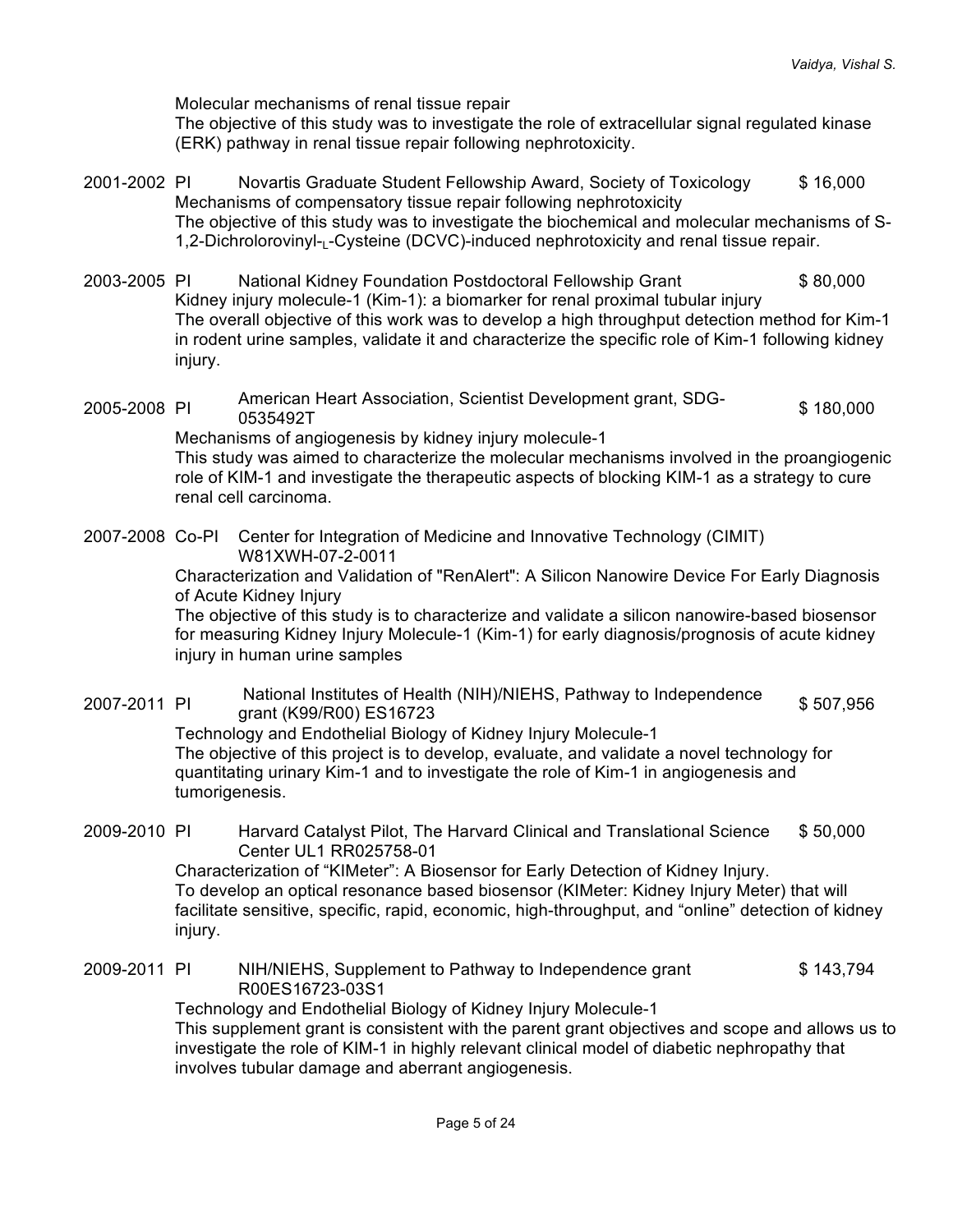- 2010-2012 PI Pfizer, Clinical Data Agreement 2009A059133 \$ 96,612 Systems Modeling of Clinical Data The objective of this study is to perform statistical analysis and systems modeling on biomarkers and clinical data collected from cross-sectional and prospective study involving patients with and without kidney injury.
- 2013-2014 PI Pilot grant, Harvard-NIEHS Center for Environmental Health, Harvard School of Public Health P30ES000002 \$ 25,000

Quantitative High-Throughput Screening Platform for Predictive Kidney Toxicology The goal of this project is to develop and evaluate a cell-based screening platform for identifying potential toxic compounds using hemeoxygenase-1 as a biomarker.

- 2011-2016 PI NIH/NIEHS, Outstanding New Environmental Scientist (ONES) Award \$ 1,285,000 Fibrinogen Signaling in Kidney Tissue Repair (R01 ES17543) The objective of this grant is to characterize the cellular and molecular mechanisms of fibrinogen signaling in kidney injury and tissue repair.
- 2014-2015 Co-PI Contract with US Food and Drug Administration (FDA) (HHSF223201400052C)

A Systems Approach to Measuring and Modeling Toxic Responses (Sorger, PI) The objective of this project is to develop and evaluate "Toxico-Response Signatures" (TRSs) and computable molecular network models (NMs) of toxic response to drugs by cells present in normal human tissues.

2014-2016 PI Biogen-Idec, Research Collaboration Agreement (A24378) \$ 345,409 MicroRNA Biomarkers in Acute Kidney Injury The objective of this study is to identify and evaluate the performance characteristics of urinary microRNAs as biomarkers of acute kidney injury.

# *Current funding*

- 2013-2018 PI Innovation in Regulatory Science Award, Burroughs Wellcome Fund \$ 500,000 Mapping the Biology of a Damaged Kidney Cell (BWF-1012518) The goal is to map early biological perturbations of a damaged kidney cell to develop a multidimensional toxico-response signature.
- 2014-2017 Co-I NIH/NCATS subcontract

A Tissue Engineered Human Kidney Microphysiological System (UH3TR000504) (HImmelfarb, PI)

The objective of this project is to use systems toxicology approach and evaluate the response of kidney tubular epithelial cells to various kidney toxic chemicals when cultured in in 2D versus 3D environment.

2014-2019 Co-I NIH-NIDDK

Novel Human Biomarkers Of Kidney Fibrosis (U01-DK104308) (Humphreys, PI) The objective of this grant is to evaluate six candidate biomarkers in humans using histologic kidney fibrosis from kidney biopsy as the gold standard.

2015-2017 PI Merrimack Pharmaceuticals (A24381) \$ 94,396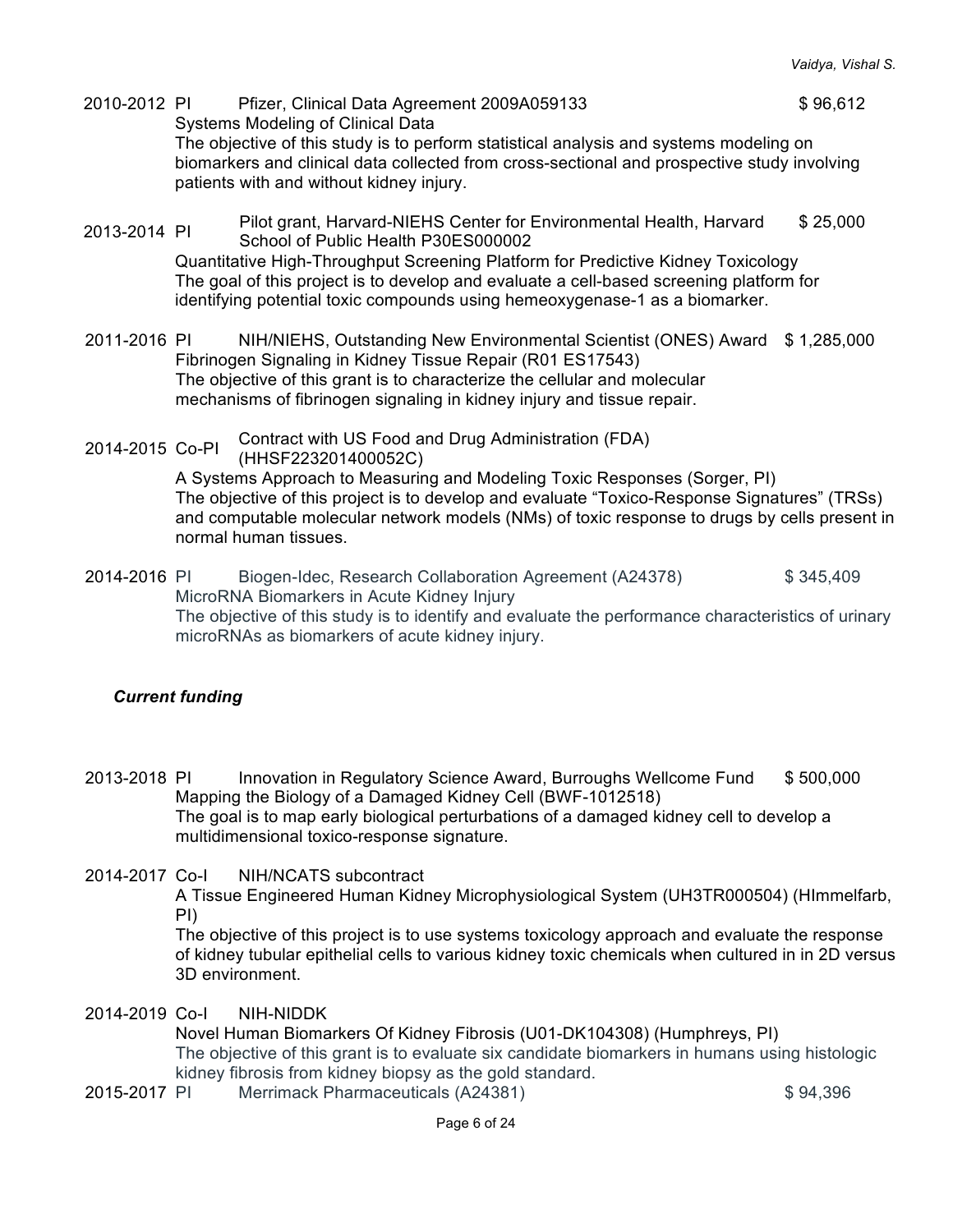A Systems Approach to Predict Toxic Responses The objective of this study is to use multidimensional 'omics' approaches to classify and understand kidney toxicity.

- 2015-2017 PI Abdul Latif Jameel World Water and Food Security Lab (J-WAFS) \$ 50,000 A Bioassay Based Approach to Food Safety in China The objective of this study is to develop an in vitro assay for screening of food ingredients that may be toxic to the kidney.
- 2016-2017 PI Partners HealthCare Innovation **1998** CONSERVIATE: 1998-2017 PI Partners HealthCare Innovation SMOC2: A Novel Therapeutic Target for Kidney Fibrosis The objective of this study is to develop a therapeutic asset to target SMOC2 for fibrosis.
- 2016-2017 PI Pfizer Inc. \$ 137,500 Developing Quantitative Systems Toxicology Models to Predict Kidney Toxicity The objective of this is to take an 'omics' approach and identify predictive signature of kidney toxicity.
- 2016-2017 PI NIH/NIEHS \$ 130,479 Role of SMOC2 in Kidney Fibrosis (R56-ES17543) The objective of this grant is to investigate mechanisms of SMOC2 in kidney fibrosis.
- 2017-2021 PI NIH/NIEHS \$ 1,285,000 Role of SMOC2 in Kidney Fibrosis (R01-ES17543-6) The objective of this grant is to investigate mechanisms of SMOC2 in kidney fibrosis

### *Current Unfunded Projects*

- 2016- PI Systems Approach to Understand Kidney Disease. We have collected large data sets using cutting edge genomics and proteomics approaches following injury and or fibrosis to the mice kidney. This has allowed us to not only identify novel mechanistic pathways that can be targeted for ameliorating kidney fibrosis but also allowed us to discovery novel biomarkers that detect and predict fibrosis.
- 2016- PI Small Molecule Discovery to Stimulate Kidney Tissue Repair: we have conducted a small molecule screening using 1900 compounds and have identified novel small molecules that stimulate kidney tissue repair.

### **Report of Local Teaching and Training**

#### *Teaching of Students in Courses*

*HMS/HSDM Courses*

| 2011        | Lecture on Kidney Exposure Biology in the course "Renal                                                                 | Harvard-MIT Health Science    |
|-------------|-------------------------------------------------------------------------------------------------------------------------|-------------------------------|
|             | Pathophysiology," HST 110, 1.5 credits, offered twice/week                                                              | Technology                    |
|             | for 15 weeks.                                                                                                           |                               |
| 2014 - 2015 | Lecture on "Biomarkers" in the course "Translational                                                                    | <b>Harvard Medical School</b> |
|             | Pharmacology," BCMP 301gc, 2 credits.                                                                                   |                               |
| $2014 -$    | Lecture on "Biomarkers in Toxicity Testing" in the course<br>"Principles of Drug Action in Man" BCMP 309 qc, 4 Credits. | <b>Harvard Medical School</b> |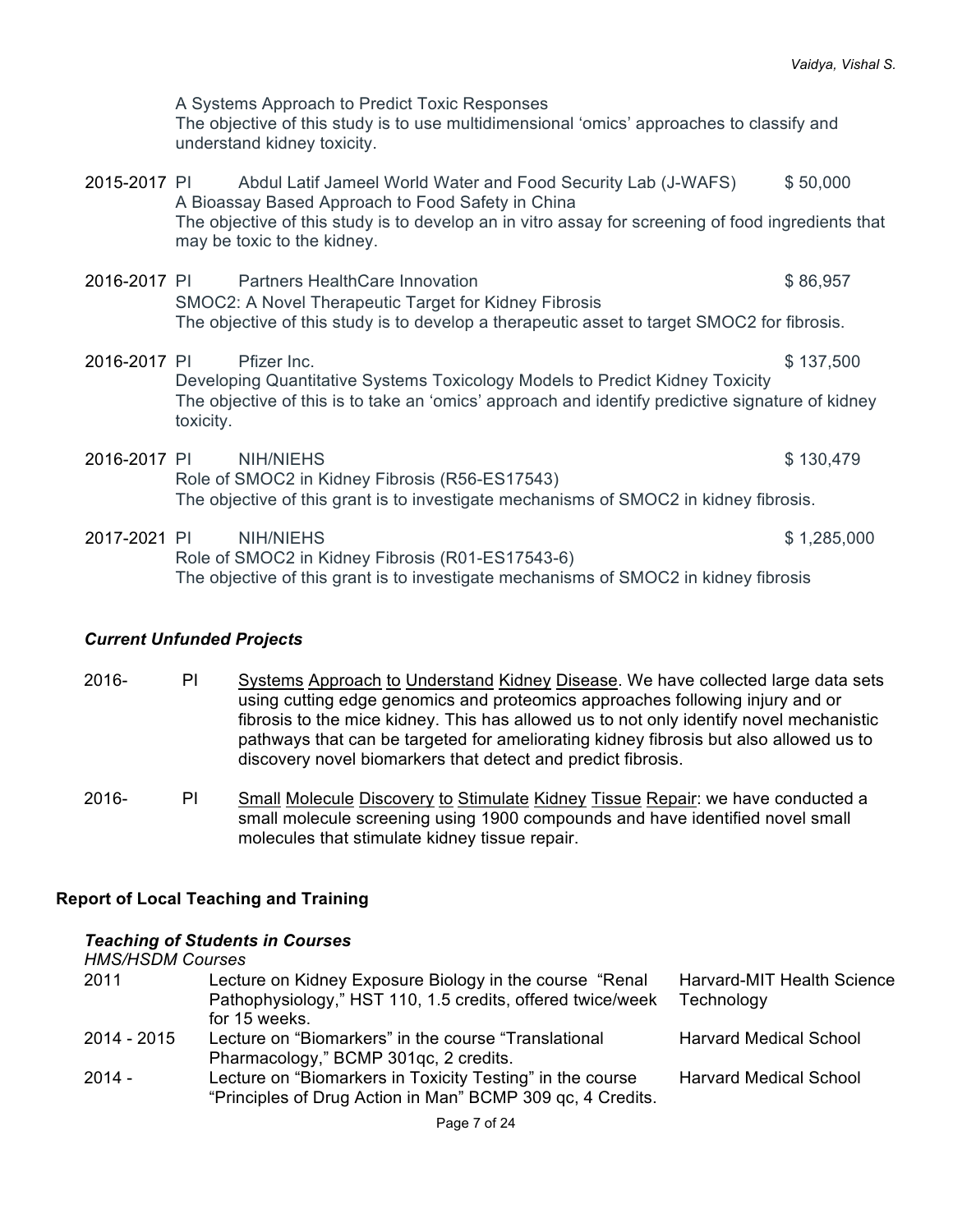| $2014 -$ | Lecture on "Biomarkers, Diagnostics and Risk Factors" in the Harvard Medical School<br>course "Unmet Medical Needs and Translational Solutions," |                          |
|----------|--------------------------------------------------------------------------------------------------------------------------------------------------|--------------------------|
|          | BCMP 311gc.                                                                                                                                      |                          |
| 2014     | Faculty Panel for Summer Interns on the topic of "An                                                                                             | Harvard School of Public |
|          | Academic Career in Science"                                                                                                                      | Health                   |

### *Other Harvard Courses*

| 2011, 2012 | Lecture on Kidney Exposure Biology in the course "Molecular Harvard School of Public<br>Signals to Understand Exposure Biology," EH527/BPH208qc, Health |                                 |
|------------|---------------------------------------------------------------------------------------------------------------------------------------------------------|---------------------------------|
|            | 2.5 credits, offered every week in Spring for 15 weeks.                                                                                                 |                                 |
| $2012 -$   | Principles of Toxicology - Molecular & Translational                                                                                                    | <b>Harvard School of Public</b> |
|            | Toxicology, EH504, 2.5 & 5 credits, offered every week in Fall Health                                                                                   |                                 |
|            | for 15 weeks. This course is offered every year, and I give                                                                                             |                                 |
|            | lectures in this course every year.                                                                                                                     |                                 |
| 2013       | Lecture on "Introduction to Toxicology" in the course                                                                                                   | <b>Harvard School of Public</b> |
|            | "Principles of Environmental Health," EH202, 2.5 credits,                                                                                               | Health                          |
|            | offered every week in Spring.                                                                                                                           |                                 |
| 2013       | Lecture "MicroRNAs in Health and Disease" in the course                                                                                                 | <b>Harvard School of Public</b> |
|            | "Interdisciplinary Training in Pulmonary Sciences," EH513,                                                                                              | Health                          |
|            | 2.5 credits.                                                                                                                                            |                                 |
| 2013       | Lecture on "Biomarkers" in the course "Frontiers in                                                                                                     | Massachusetts Institute of      |
|            | Biomedical Engineering and Physics," HST500.                                                                                                            | Technology                      |
|            |                                                                                                                                                         |                                 |

### *Formal Teaching of Residents, Clinical Fellows and Research Fellows (post-docs)*

| 2009 | Panel discussion on mentorship for junior fellows in the | Boston Children's Hospital |
|------|----------------------------------------------------------|----------------------------|
|      | Clinical and Research Fellows Forum                      | 1-hour session             |

#### *Laboratory and Other Research Supervisory and Training Responsibilities*

2006- Supervision of high school students, research trainees, graduate students on rotation projects, postdoctoral fellows from daily to weekly, lasting in teaching lab techniques and protocols, conducting research, experimental design, analysis and interpretation years of the data, trouble shooting, manuscript preparation, preparation of grant proposals, career development. Laboratory of Kidney Toxicology and Regeneration, Brigham and Women's Hospital, Boston, MA. Varied levels of mentorship from few months to several

#### *Formally Supervised Trainees and Faculty*

| 2006-2008<br>Research<br>Technician | Fitz B. Collings, J.D. / Associate, Sidley Austin LLP, Washington, DC<br>While in the lab, Fitz finished his A.L.M in Biotechnology from Harvard Extension School,<br>published 5 manuscripts. After training in my lab, Fitz pursued a law degree at William and<br>Mary Law School, Williamsburg, VA, and he now works for a global law firm. |
|-------------------------------------|-------------------------------------------------------------------------------------------------------------------------------------------------------------------------------------------------------------------------------------------------------------------------------------------------------------------------------------------------|
|                                     |                                                                                                                                                                                                                                                                                                                                                 |
| 2006-2008                           | Michael A. Ferguson, M.D. / Instructor, Boston Children's Hospital, Harvard Medical<br>School, Boston, MA                                                                                                                                                                                                                                       |
| Research                            | Received National Kidney Foundation fellowship, published 4 manuscripts and 3 book                                                                                                                                                                                                                                                              |
| Fellow                              | chapters.                                                                                                                                                                                                                                                                                                                                       |
|                                     |                                                                                                                                                                                                                                                                                                                                                 |
|                                     |                                                                                                                                                                                                                                                                                                                                                 |

2008, 2010 Yizhuo Wang / Microsoft Corporation, Seattle, WA.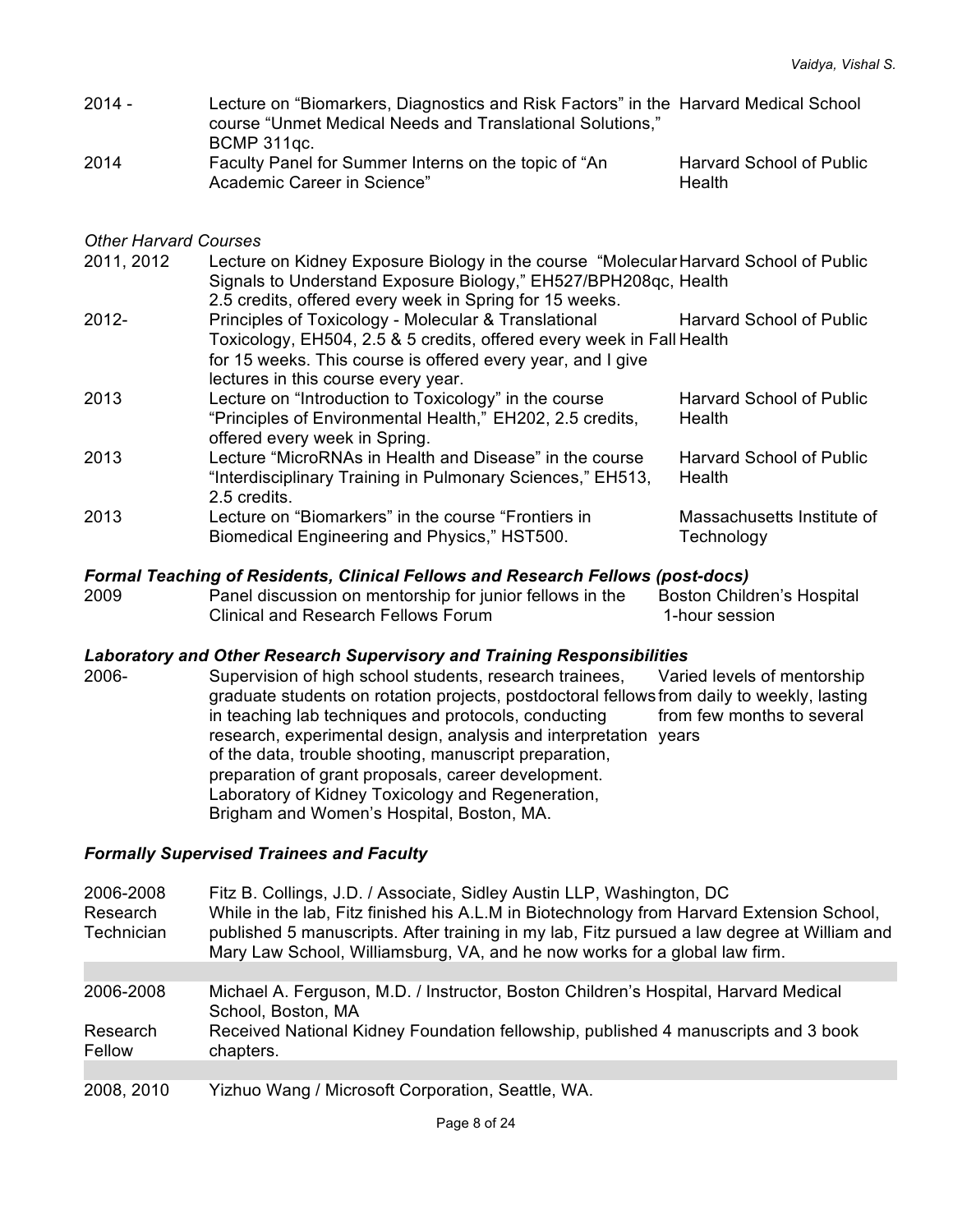| <b>Student</b>                      | Undergraduate Came to the laboratory as a high school student and then as an undergraduate student on<br>an summer undergraduate research fellowship from California Institute of Technology,<br>Pasadena, CA. Published one manuscript.                                                                                                                                                                                                                            |
|-------------------------------------|---------------------------------------------------------------------------------------------------------------------------------------------------------------------------------------------------------------------------------------------------------------------------------------------------------------------------------------------------------------------------------------------------------------------------------------------------------------------|
| 2008-2009                           | Matthew E. Clement, A.L.M / Scientist, Novartis Institute of Biomedical Research,                                                                                                                                                                                                                                                                                                                                                                                   |
|                                     | Cambridge, MA.                                                                                                                                                                                                                                                                                                                                                                                                                                                      |
| Research<br>Technician              | While in the lab, Matt finished his A.L.M in Biotechnology from Harvard Extension School,<br>published 2 manuscripts.                                                                                                                                                                                                                                                                                                                                               |
|                                     |                                                                                                                                                                                                                                                                                                                                                                                                                                                                     |
| 2009-2010<br>Postdoctoral           | Victoria Ramirez, Ph.D. / Biomedical Investigator, Instituto de Investigaciones Biomédicas,<br>Universidad Nacional Autónoma de México, Mexico City, Mexico.<br>Published 5 manuscripts.                                                                                                                                                                                                                                                                            |
| Fellow                              |                                                                                                                                                                                                                                                                                                                                                                                                                                                                     |
|                                     |                                                                                                                                                                                                                                                                                                                                                                                                                                                                     |
| 2009-2010<br>Research<br>Fellow     | Marwa El Sabbahy, M.D. / Resident, Lahey Hospital and Medical Center, Burlington, MA<br>Published 1 manuscript.                                                                                                                                                                                                                                                                                                                                                     |
| 2007-2011                           | Aparna Krishnamoorthy, M.S. / Graduate student, University of California at Berkeley,                                                                                                                                                                                                                                                                                                                                                                               |
|                                     | Berkeley, CA.                                                                                                                                                                                                                                                                                                                                                                                                                                                       |
| Research<br>Technician              | Published 2 first-authored manuscripts and one co authored manuscript.                                                                                                                                                                                                                                                                                                                                                                                              |
|                                     |                                                                                                                                                                                                                                                                                                                                                                                                                                                                     |
| 2010-2012<br>Postdoctoral<br>Fellow | Dana Hoffmann, Ph.D. / Global Toxicology Manager, Sandoz, Austria.<br>Published 3 manuscripts, won "Renal Toxicology Award" at the Society of Toxicology<br>Meeting in March 2011.                                                                                                                                                                                                                                                                                  |
| 2010-2015                           |                                                                                                                                                                                                                                                                                                                                                                                                                                                                     |
|                                     | Amrendra Kumar Ajay, Ph.D. / Postdoctoral Fellow, Renal Division, Brigham and Women's<br>Hospital.                                                                                                                                                                                                                                                                                                                                                                  |
| Postdoctoral<br>Fellow              | Published 3 first-authored manuscripts and 1 second-authored manuscript. Won best<br>abstract award from American Scientists of Indian Origin in America (ASIOA) specialty<br>section at the Society of Toxicology meeting in 2013 and 2015. Won best paper of the year<br>award from Molecular & Systems Biology Specialty Section and also won also won second<br>place award from the Drug Discovery Specialty Section at 2015 Society of Toxicology<br>meeting. |
| 2011-2012                           | Janani Saikumar, B.S. / Graduate student, University of Pennsylvania, Philadelphia, PA                                                                                                                                                                                                                                                                                                                                                                              |
| Research<br>Trainee                 | Worked in the lab for 18 months, published 2 first-authored manuscripts and 2 co-authored<br>manuscripts. Received Howard Hughes Medical Institute's graduate fellowship at<br>University of Pennsylvania.                                                                                                                                                                                                                                                          |
| 2011-2014                           | Florin Craciun, M.D., Ph.D., Genetics and Genomics, Boston University School of                                                                                                                                                                                                                                                                                                                                                                                     |
|                                     | Medicine, Boston, MA.                                                                                                                                                                                                                                                                                                                                                                                                                                               |
| Postdoctoral<br>Fellow              | Published 2 first-authored manuscripts.                                                                                                                                                                                                                                                                                                                                                                                                                             |
|                                     |                                                                                                                                                                                                                                                                                                                                                                                                                                                                     |
| 2012-2013<br>Research<br>Trainee    | Krithika Ramachandran, B.S. / Graduate Student, Northwestern University, Chicago, IL.<br>Worked in the lab for 18 months, published 1 first-authored manuscript and 1 co-authored<br>manuscript.                                                                                                                                                                                                                                                                    |
| 2012-2013                           | Esther Gottwald, M.S. / Graduate Student, University of Zurich, Zurich, Switzerland.                                                                                                                                                                                                                                                                                                                                                                                |
|                                     |                                                                                                                                                                                                                                                                                                                                                                                                                                                                     |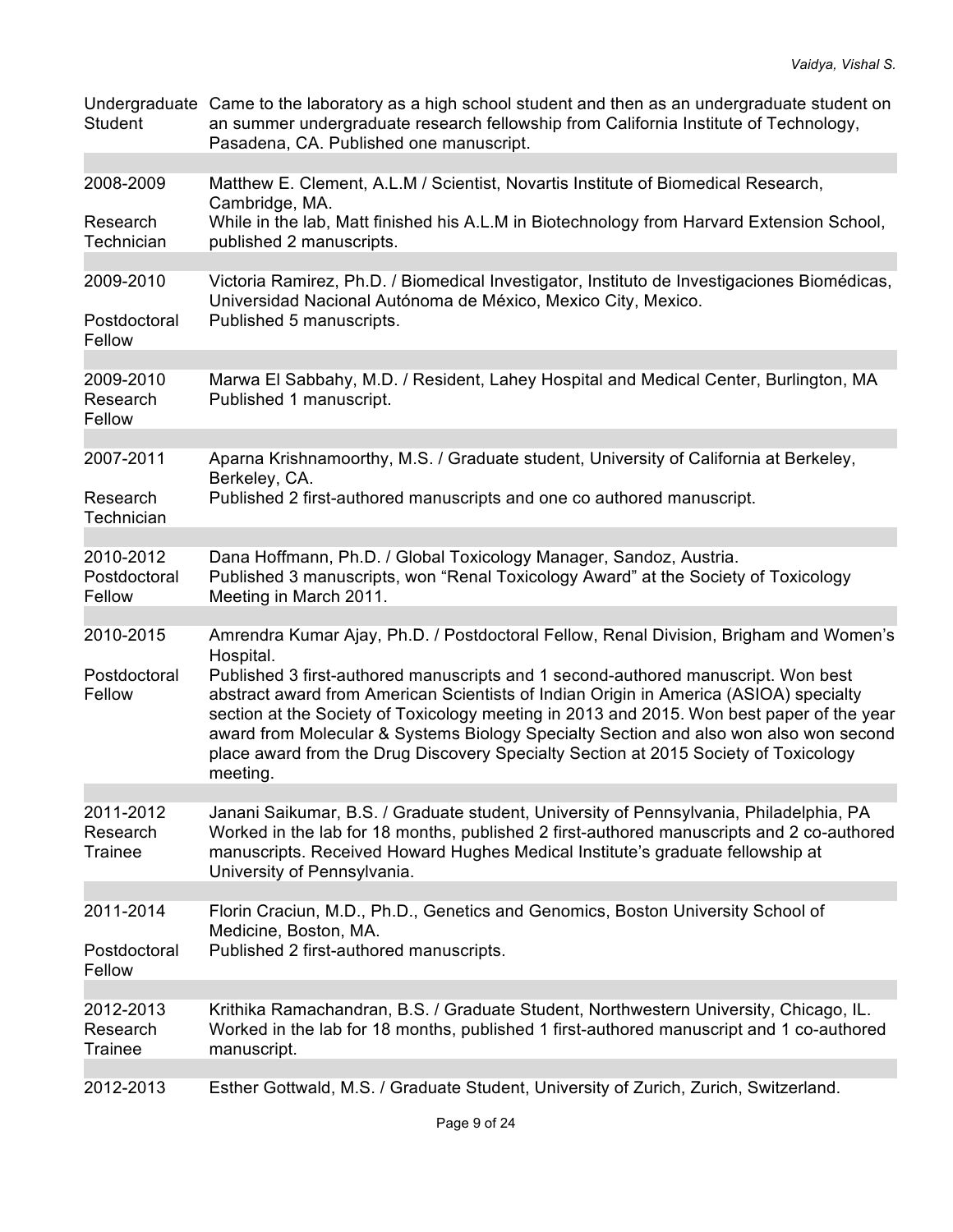| <b>Masters</b><br><b>Student</b>    | Conducted a master's thesis project in my laboratory. Published one co-authored paper.                                                                                                               |
|-------------------------------------|------------------------------------------------------------------------------------------------------------------------------------------------------------------------------------------------------|
|                                     |                                                                                                                                                                                                      |
| 2012-2014                           | Kathryn Pellegrini, Ph.D., / Senior Postdoctoral Fellow, Emory Univ, School of Medicine,<br>Atlanta, GA.                                                                                             |
| Postdoctoral<br>Fellow              | Published 2 manuscripts as first author and one as a co-first author.                                                                                                                                |
|                                     |                                                                                                                                                                                                      |
| 2012-2014                           | Melanie Adler, Ph.D., / Manager Nonclinical & Clinical Affairs, PharmaLex GmbH,<br>Friedrichsdorf, Germany.                                                                                          |
| Postdoctoral<br>Fellow              | Won Colgate Palmolive Postdoctoral Fellowship Award two years in a row from the Society<br>of Toxicology in 2012 and 2013. Won John Doull Award at the Society of Toxicology<br>meeting, March 2014. |
|                                     |                                                                                                                                                                                                      |
| 2012-2014                           | Oana Nicoara, M.D., Pediatric Nephrologist, Medical University of South Carolina,<br>Charleston, SC.                                                                                                 |
| Research<br>Fellow                  | Performed her 2 years of research fellowship in the lab and completed one year of clinical<br>fellowship from Boston Children's Hospital. Presented 2 abstracts and co-authored a<br>manuscript.     |
|                                     |                                                                                                                                                                                                      |
| 2013-2015<br>Postdoctoral<br>Fellow | Shreyas Jadhav, Ph.D., Postdoctoral Fellow Tufts Medical Center, Boston, MA.<br>Published one first-authored publication.                                                                            |

# *Current Trainees*

| $2013 -$<br>Postdoctoral<br>fellow | Susanne Ramm, Ph.D., Toxicology, University of Wuerzburg, Wuerzburg, Germany.<br>Published two first authored publications. At the annual meeting of Society of Toxicology in<br>2015, Dr. Ramm won the following awards: 1) MB Research Award for Distinction in<br>Practical In Vitro and Alternative Toxicology Methods; 2) Third place Renal Toxicology<br>Award competition from Mechanisms Specialty Section. At the annual meeting of Society<br>of Toxicology in 2016, Dr. Ramm won an award for Exemplary Science from the<br>Regulatory and Safety Evaluation Specialty Section. |
|------------------------------------|--------------------------------------------------------------------------------------------------------------------------------------------------------------------------------------------------------------------------------------------------------------------------------------------------------------------------------------------------------------------------------------------------------------------------------------------------------------------------------------------------------------------------------------------------------------------------------------------|
|                                    |                                                                                                                                                                                                                                                                                                                                                                                                                                                                                                                                                                                            |
| 2014-                              | Mira Pavkovic, Ph.D., Ph.D., Biology, Department of Toxicology, Bayer Pharma AG,<br>Wuppertal, Germany and Heinrich Heine University Duesseldorf, Germany.                                                                                                                                                                                                                                                                                                                                                                                                                                 |
| Postdoctoral<br>fellow             | Received the Deutsche Forschungsgemeinschaft (DFG) postdoctoral fellowship for 2<br>years. At the Annual meeting of the Society of Toxicology in 2015, Dr. Pavkovic won two<br>travel awards from Clinical and Translational Toxicology Specialty Section and from<br>Regulatory and Safety Evaluation Specialty Section. At the annual meeting of Society of<br>Toxicology in 2016, Dr. Pavkovic won third place Renal Toxicology Award from<br>Mechanisms Specialty Section and a travel award from Contemporary Concepts in<br>Toxicology: MiRNA Biomarkers for Toxicology.             |
|                                    |                                                                                                                                                                                                                                                                                                                                                                                                                                                                                                                                                                                            |
| 2014-2016                          | Mariana Cardenas Gonzalez, Ph.D., Toxicology, Centro de Investigación y de Estudios<br>Avanzados del Instituto Politécnico, Mexico.                                                                                                                                                                                                                                                                                                                                                                                                                                                        |
| Postdoctoral<br>fellow             | Received two postdoctoral fellowships from Harvard-Mexico Foundation and from Consejo<br>Nacional de Ciencia y Tecnología (CONACYT) to support her stipend from 2014 to 2016<br>Currently a postdoctoral fellow in the laboratory.                                                                                                                                                                                                                                                                                                                                                         |
|                                    |                                                                                                                                                                                                                                                                                                                                                                                                                                                                                                                                                                                            |
| 2014-                              | Ramya Kalyana Kumar, B.S. Graduate Student, Univ of Michigan, Ann Arbor MI.                                                                                                                                                                                                                                                                                                                                                                                                                                                                                                                |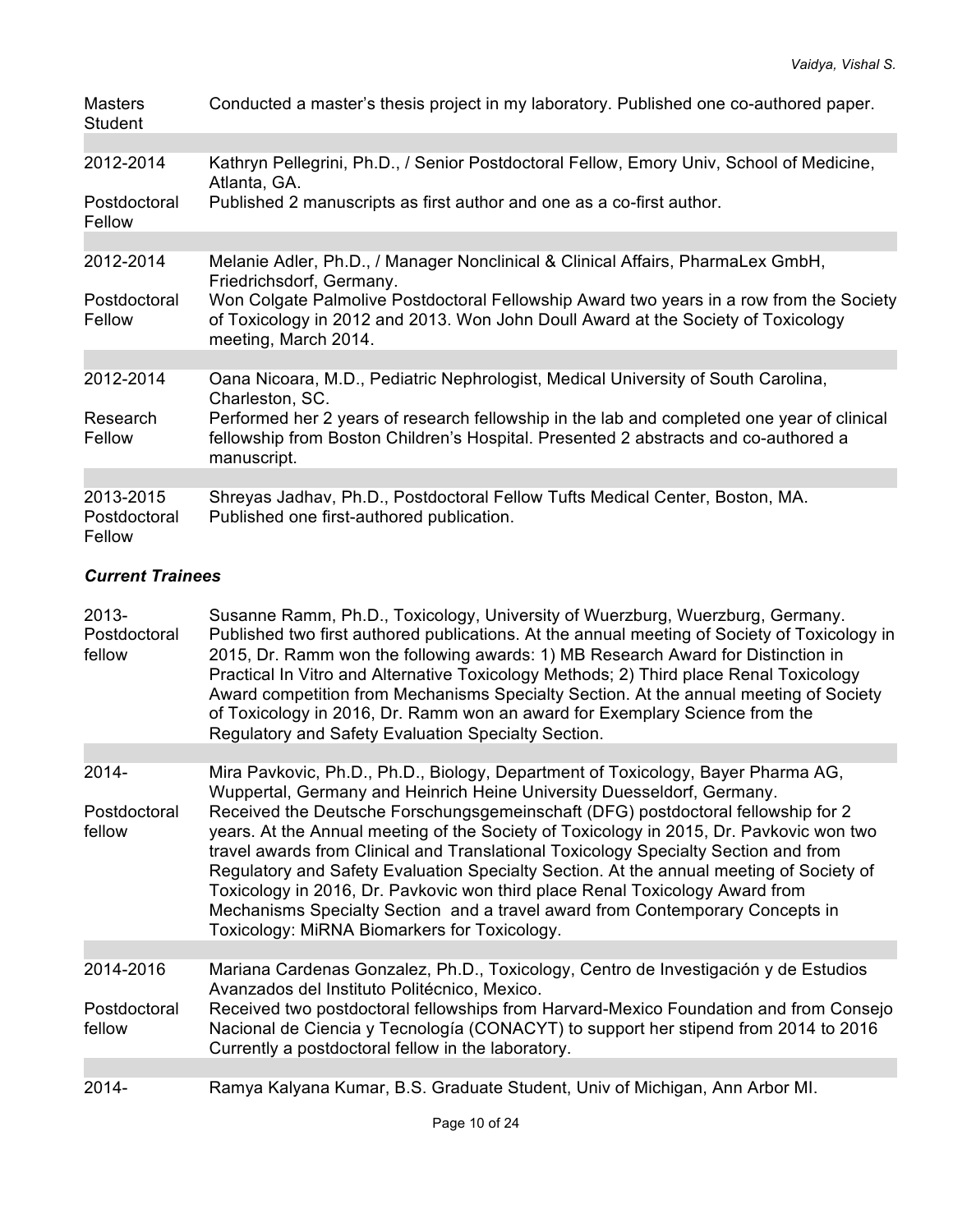| Research<br>Trainee                 | Worked in the lab for 18 months, published 1 co-authored manuscript. Two papers as<br>second author are being reviewed.                                                                                                                                                                                                                                                                                                                                                                                                      |
|-------------------------------------|------------------------------------------------------------------------------------------------------------------------------------------------------------------------------------------------------------------------------------------------------------------------------------------------------------------------------------------------------------------------------------------------------------------------------------------------------------------------------------------------------------------------------|
| 2015-<br>Postdoctoral fellow        | Casimiro Gerarduzzi, Ph.D., Experimental Medicine, McGill University, Montreal, Canada.                                                                                                                                                                                                                                                                                                                                                                                                                                      |
| 2015-                               | Cory Gerlach, Biological Sciences in Public Health, Harvard T.H. Chan School of Public                                                                                                                                                                                                                                                                                                                                                                                                                                       |
|                                     | Health                                                                                                                                                                                                                                                                                                                                                                                                                                                                                                                       |
| Graduate<br><b>Student</b>          | Published one co-first-authored publication. Received STARS award from American<br>Society of Nephrology to travel and attend the Annual Kidney Week meeting in 2015. Also<br>received First place student award from Northeast Regional Chapter at the 2016 annual<br>Society of Toxicology meeting.                                                                                                                                                                                                                        |
| 2015-                               | Priyanka Trivedi, Ph.D., Toxicology, National Institute of Pharmaceutical Education and                                                                                                                                                                                                                                                                                                                                                                                                                                      |
| Postdoctoral<br>fellow              | Research (NIPER), Mohali, India.<br>At the annual meeting of Society of Toxicology in 2016, Dr. Trivedi won the following<br>awards: 1) First place award from the Drug Discovery Specialty Section; 2) First place<br>Renal Toxicology Award from Mechanisms Specialty Section; 3) Best abstract award from<br>Association of Scientists of Indian Origin (ASIO); 4) Toxicologic and Exploratory Pathology<br>Award for best abstract and 5) Third place award from the Molecular and Systems Biology<br>Specialty Section. |
|                                     |                                                                                                                                                                                                                                                                                                                                                                                                                                                                                                                              |
| 2016-                               | Sergine Brutus, Biological Sciences in Public Health, Harvard T.H. Chan School of Public<br>Health                                                                                                                                                                                                                                                                                                                                                                                                                           |
| <b>Graduate Student</b>             |                                                                                                                                                                                                                                                                                                                                                                                                                                                                                                                              |
| 2016-<br><b>Research Trainee</b>    | Ashwin Iyer, B.S.                                                                                                                                                                                                                                                                                                                                                                                                                                                                                                            |
| 2016-<br><b>Research Trainee</b>    | Vidya Chandrasekaran, M.S.                                                                                                                                                                                                                                                                                                                                                                                                                                                                                                   |
| 2016-2017                           | Maria Beatriz Camargo Monteiro Caillaud, Ph.D., Endocrinology, Faculdade de Medicina<br>da Universidade de São Paulo, São Paulo, Brazil                                                                                                                                                                                                                                                                                                                                                                                      |
| Postdoctoral<br>fellow              | Received the Sao Paulo Research Foundation (FAPESP) award to pursue postdoctoral<br>fellowship abroad.                                                                                                                                                                                                                                                                                                                                                                                                                       |
| 2016-2017                           | Olivier Barbier, Ph.D., Professor of Toxicology in the Department of Toxicology at the<br>Cinevestav-IPN, Mexico City, Mexico                                                                                                                                                                                                                                                                                                                                                                                                |
| <b>Visiting Professor</b>           |                                                                                                                                                                                                                                                                                                                                                                                                                                                                                                                              |
| 2016-2017                           | Guanghai Wang, MD., Ph.D., Senior Lecturer in the Department of Occupational Health<br>and Medicine at the Southern Medical University, Guanzhou, China                                                                                                                                                                                                                                                                                                                                                                      |
| <b>Visiting Scientist</b>           |                                                                                                                                                                                                                                                                                                                                                                                                                                                                                                                              |
| 2016-2018                           | Akitoshi Tamura, Ph.D., Research Scientist, Sumitomo Dianippon Pharma Co., Ltd.,<br>Osaka, Japan.                                                                                                                                                                                                                                                                                                                                                                                                                            |
| <b>Postdoctoral Fellow</b>          |                                                                                                                                                                                                                                                                                                                                                                                                                                                                                                                              |
| 2016-<br><b>Postdoctoral Fellow</b> | Vivekkumar Dadhania, Ph.D. Toxicology, University of Louisiana at Monroe, Monroe, LA                                                                                                                                                                                                                                                                                                                                                                                                                                         |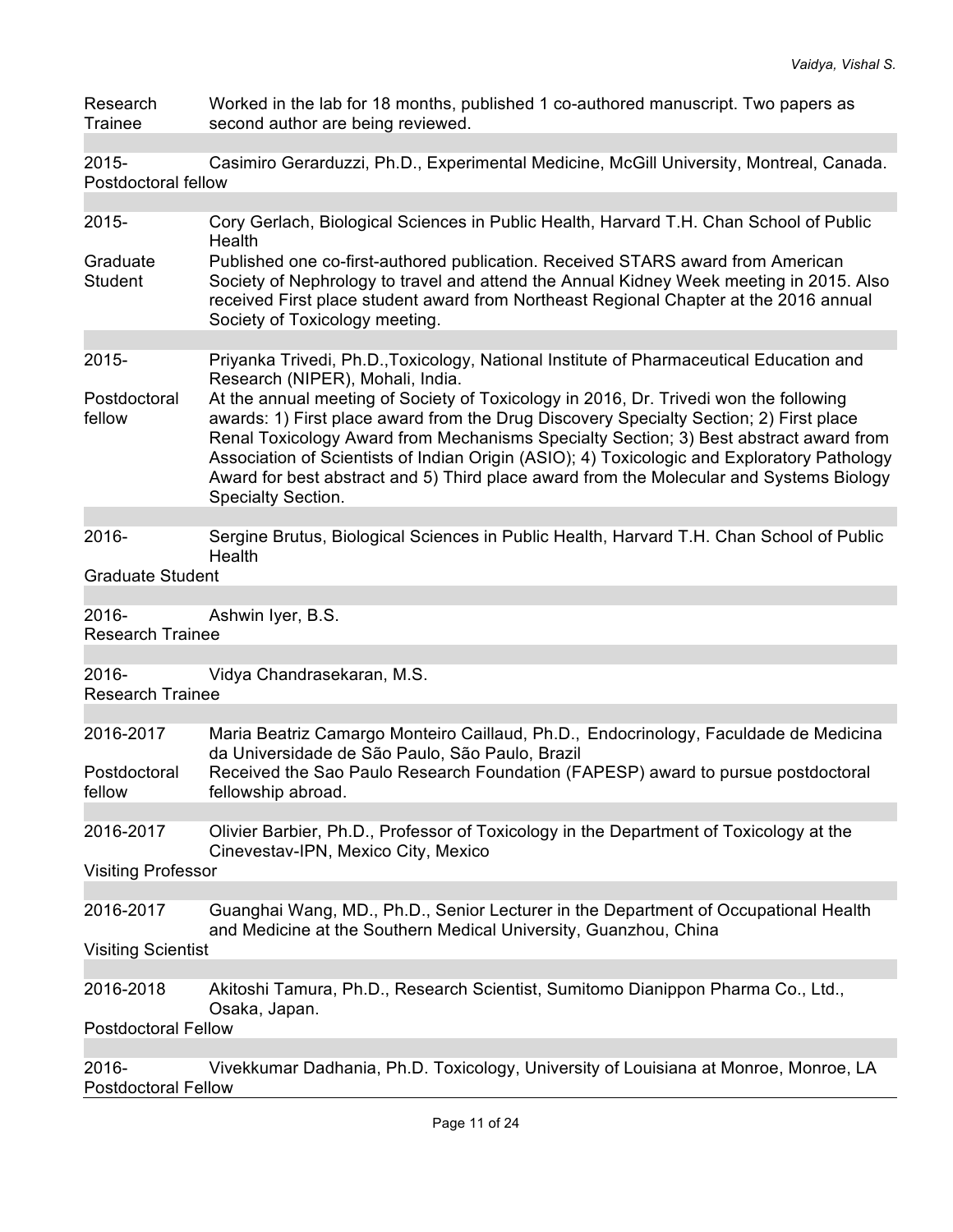# *Local Invited Presentations*

*No presentations below were sponsored by outside entities.*

- 2007 Urinary biomarkers for detection of preclinical and clinical kidney injury Clinical Research Retreat, Renal Division, Department of Medicine, Brigham and Women's Hospital
- 2007 RenAlert: A Silicon Nanowire Biosensor for Diagnosis of Acute Kidney Injury Center for Integration of Medicine and Innovative Technologies (CIMIT) forum, Department of Medicine, Brigham and Women's Hospital
- 2009 Bench to Bedside Detection of Kidney Injury CIMIT forum, Massachusetts General Hospital, Boston, MA
- 2010 Kidney Toxicity Screening using Translational Biomarkers Harvard School of Public Health, Boston, MA
- 2011 Next Generation Biomarkers for Kidney Damage Division of Infectious Disease, Brigham and Women's Hospital
- 2011 Next Generation Biomarkers in Kidney Toxicity Department of Environmental Health, Harvard School of Public Health, Boston, MA
- 2012 Biomarkers in Health & Disease Biological Sciences in Public Health, Harvard School of Public Health, Boston, MA
- 2012 Kidney on a Chip for Toxicology Kidney Program Retreat, Harvard Stem Cell Institute, Boston, MA
- 2013 Biomarkers of Kidney Disease Environmental and Occupational Medicine and Epidemiology Program Seminar series, Harvard School of Public Health, Boston, MA
- 2013 A Two-Pronged Approach in Modernizing Toxicology Regulatory Science Think Tank, Harvard Program in Therapeutic Science, Boston, MA
- 2014 Mechanistic Biomarkers in Kidney Damage Renal Biology Rounds, Beth Israel Deaconess Medical Center, Boston, MA
- 2015 Mechanistic and Translational Biomarkers of Kidney Disease Renal Grand Rounds, Massachusetts General Hospital, Boston, MA

#### **Report of Regional, National and International Invited Teaching and Presentations**

*Those presentations below sponsored by outside entities are so noted and the sponsor is identified.*

### *Regional Invited Presentations*

2006 A Micro-bead based Assay to Quantitate Kidney Injury Molecule-1 (Kim-1) as a Biomarker for Acute Kidney Injury. Technology forum in Longwood Medical Area, Boston, MA (Bio-Rad laboratories).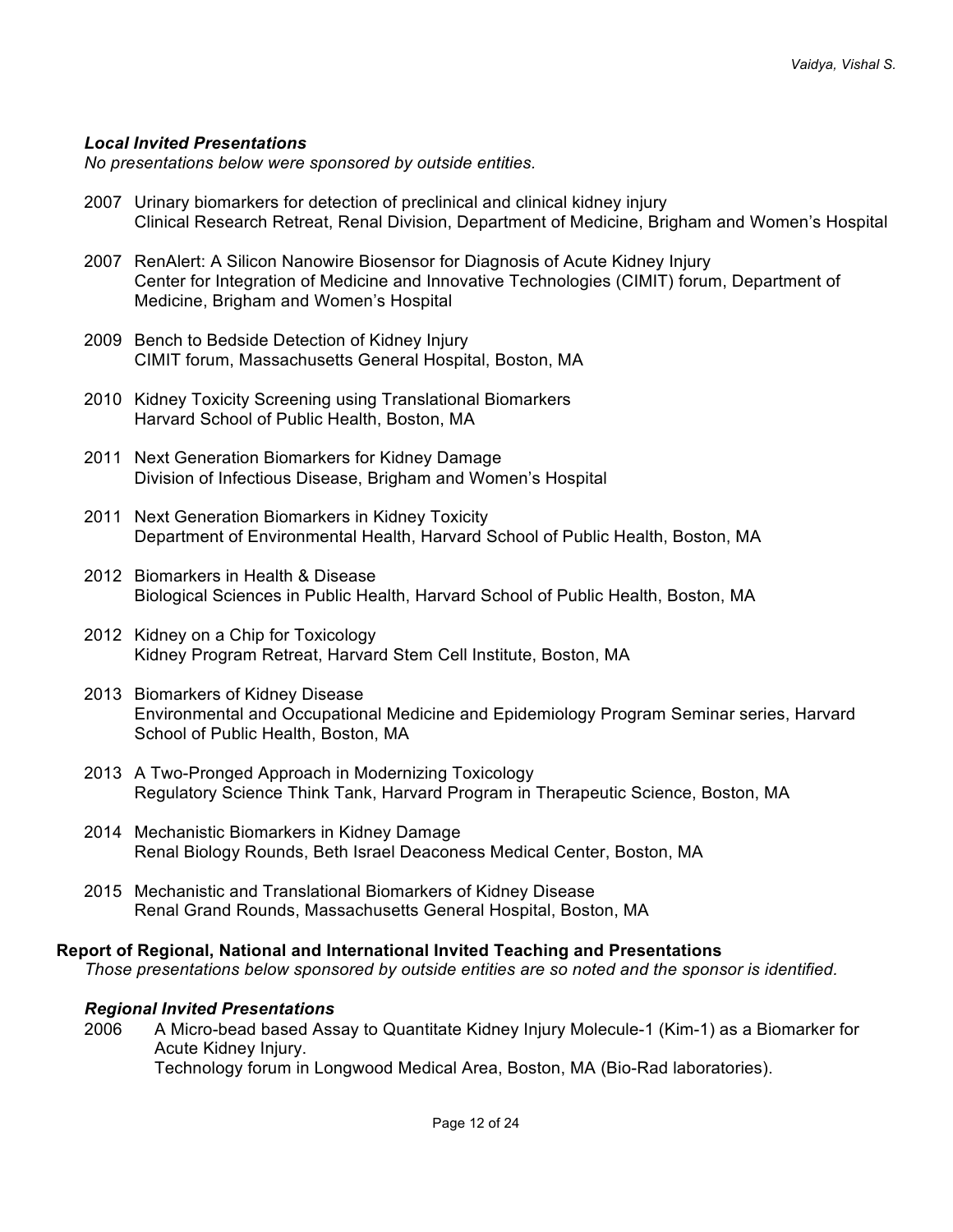- 2006 A Microbead Based Assay to Quantitate Urinary KIM-1 as A Biomarker for Acute Kidney Injury in Preclinical and Clinical Studies. Technology Forum in Longwood Medical Area, Boston, MA (Luminex corporation).
- 2007 Expression Profile of Urinary Biomarkers in Kidney Injury Using Microbead Based Technology. Novartis Institute of Biomedical Research, Cambridge, MA (Bio-Rad laboratories).
- 2007 Kidney Injury Molecule-1: A Novel Biomarker for Preclinical and Clinical Nephrotoxicity. Boston Pharmaceutical Toxicology Group, Millennium Pharmaceuticals, Cambridge, MA.
- 2008 Biomarkers of Acute Kidney Injury: from bench to bedside. Division of Nephrology, Caritas St. Elizabeth's Medical Centre, Brighton, MA.
- 2009 KIM-1: A Qualified Biomarker of Kidney Toxicity. Applied Pharmaceutical Toxicology, Boston, MA.
- 2011 Kidney Toxicology at the Interface of Biomarkers and Biosensors Tufts University School of Medicine and Tufts Medical Center, Boston, MA
- 2012 KIM, KIM's friend and a New KIM Northeast Regional Chapter of Society of Toxicology, Salve Regina University, Newport, RI
- 2014 Identification and Evaluation of Mechanistic Biomarkers Merrimack Pharmaceuticals, Cambridge, MA
- 2014 Translational Biomarkers of Kidney Damage Sanofi-Genzyme, Framingham, MA (Sanofi)

### *National Invited Presentations*

- 2005 Kidney Injury Molecule-1 and 2 in Renal Injury and Repair. The University of Louisiana at Monroe, Monroe, LA.
- 2006 A Microbead Based Assay to Quantitate Urinary KIM-1 as a Biomarker for Acute Kidney Injury in Preclinical and Clinical Studies. Luminex corporation and Bio-Rad laboratories, Philadelphia, PA.
- 2006 Kidney Injury Molecule-1: An Early and Sensitive Biomarker of Kidney Injury Useful in Drug Screening and Predictive Toxicology. 27<sup>th</sup> Annual meeting of American College of Toxicology, Palm Springs, CA.
- 2007 Novel Methods to Quantitate Urinary Biomarkers for Early Detection of Nephrotoxicity 46<sup>th</sup> Annual Meeting of Society of Toxicology, Charlotte, NC.
- 2008 Translational Biomarkers for Early Detection of Kidney Toxicity. US Food and Drug Administration (FDA) Critical Path Initiative, Bethesda, MD.
- 2008 Translational Biomarkers for Kidney Toxicity. Biomarker Discovery Summit 2008, Philadelphia, PA.
- 2008 Biomarker Discovery in Nephrotoxin-Induced Acute Kidney Injury. 41<sup>st</sup> Annual Meeting of American Society of Nephrology, Philadelphia, PA.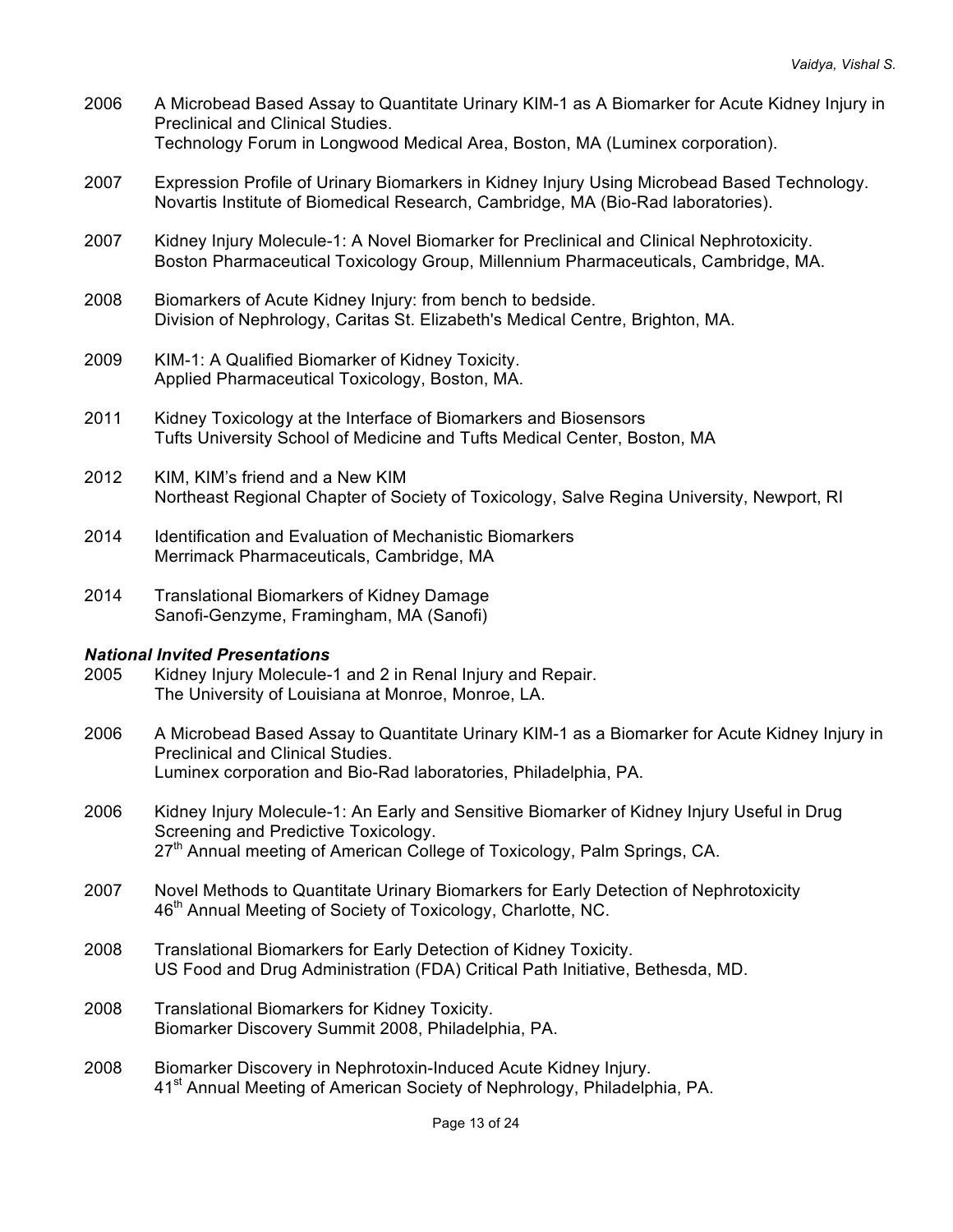| 2009     | <b>Translational Biomarkers for Kidney Toxicity</b><br>48 <sup>th</sup> Annual Meeting of Society of Toxicology, Baltimore, MD.                                                                                                                                                                                         |
|----------|-------------------------------------------------------------------------------------------------------------------------------------------------------------------------------------------------------------------------------------------------------------------------------------------------------------------------|
| 2009     | Validation of Novel Biomarkers.<br>27th Annual Midwest Regional Chapter's Society of Toxicology Meeting, Lincolnshire, IL.                                                                                                                                                                                              |
| 2009     | Validation of Novel Biomarkers of Kidney Injury.<br>Midwestern University, Downers Grove, IL.                                                                                                                                                                                                                           |
| 2009     | Science and Technology of Kidney Injury Molecule-1 as a Safety Biomarker.<br>American Association for Clinical Chemistry Annual Meeting, Chicago, IL.                                                                                                                                                                   |
| 2009     | KIM-1: From Discovery & Mechanisms to Point of Care Applications.<br>Yale University School of Medicine, New Haven, Ct.                                                                                                                                                                                                 |
| 2009     | KIM-1: A Qualified Safety Biomarker in Drug Development.<br>Pfizer St Louis Labs, Chesterfield, MO.                                                                                                                                                                                                                     |
| 2010     | Bench to Bedside Detection of Kidney Toxicity (Invited lecture and Co-Chair).<br>American Association for the Advancement of Science Annual Meeting, San Diego, CA.                                                                                                                                                     |
| 2010     | Next-generation tools to detect kidney damage.<br>Kidney Research Institute, University of Washington, Seattle, WA.                                                                                                                                                                                                     |
| 2011     | Kidney Toxicology: At the Interface of Science and Technology for Biomarkers.<br>Department of Pharmacology & Toxicology, Rutgers University, Piscataway, NJ.                                                                                                                                                           |
| 2011     | Kidney Toxicity: Biomarkers to the Rescue<br>Department of Environmental Health, University of Washington, School of Public Health, Seattle,<br><b>WA</b>                                                                                                                                                               |
| $2011 -$ | Lecture in "Understanding Biomarker Science: From Molecules to Images" Course<br>Harvard Clinical and Translational Science Center (Harvard Catalyst), Boston, MA                                                                                                                                                       |
|          | Note: This course has been offered since 2011, and I give a lecture every year. National attendees include<br>students, fellows, residents, professors, and professionals from the pharmaceutical and biotechnology<br>industries, as well as entrepreneurs. The faculty also included individuals from across the U.S. |
| 2012     | Kidney Safety Signal: From Identification to Point of Care Testing<br>51 <sup>st</sup> Annual Meeting of Society of Toxicology, San Francisco, CA.                                                                                                                                                                      |
| 2012     | Fibrinogen in Acute and Chronic Kidney Damage<br>Outstanding New Environmental Science (ONES) Awardee Symposium, National Institute of<br>Environmental Health Sciences, Research Triangle Park, NC.                                                                                                                    |
| 2012     | <b>Kidney Disease Biomarkers</b><br>National Center for Advancing Translational Sciences, Bethesda, MD                                                                                                                                                                                                                  |
| 2012     | KIM, KIM's friend and a New KIM<br>National Center for Toxicological Research, Pine Bluff, AR                                                                                                                                                                                                                           |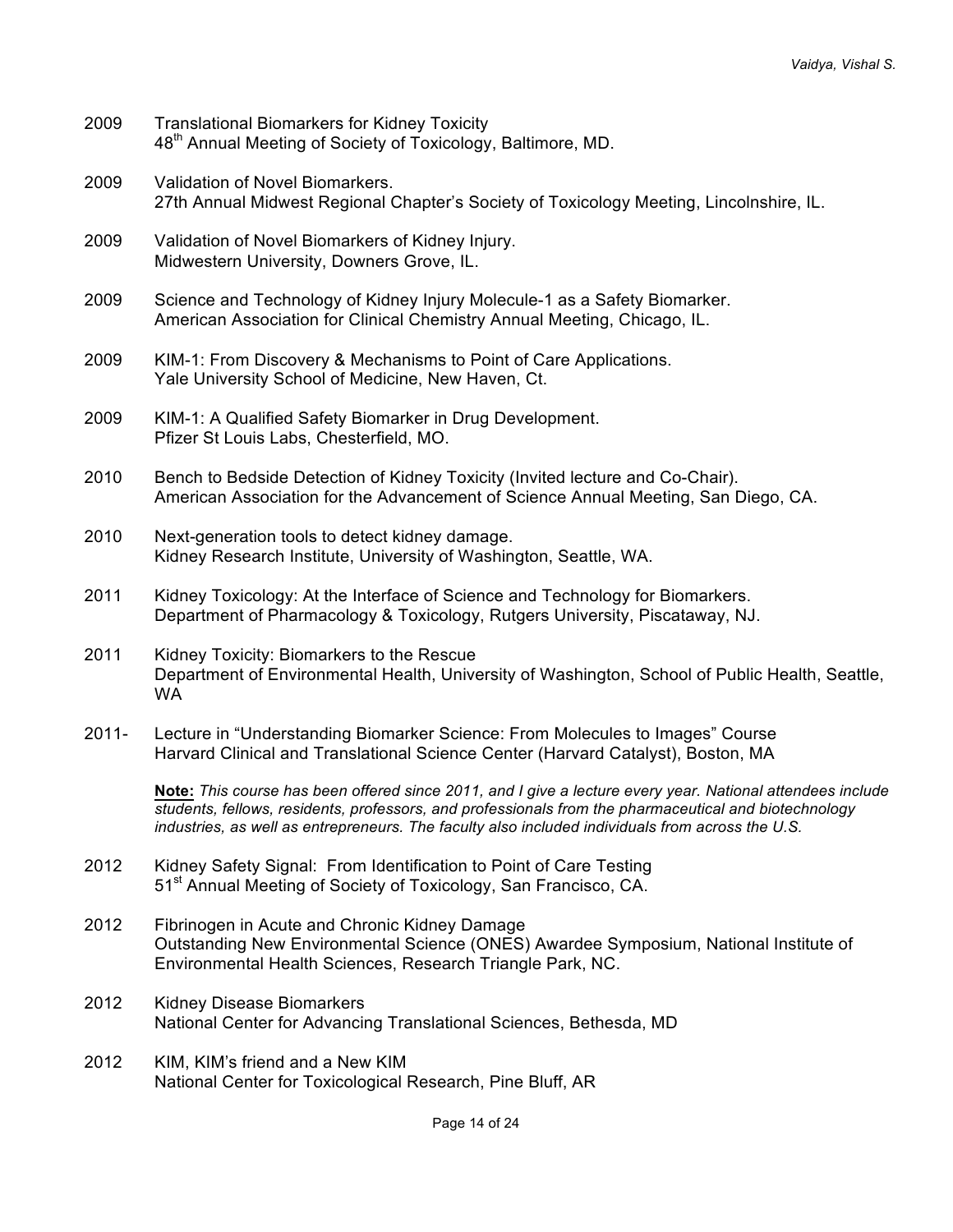2012 Career Development Panel in "Introduction To Translational Medicine" (ITTM) Course Harvard Clinical and Translational Science Center (Harvard Catalyst), Boston, MA

**Note:** *National attendees included students, fellows, residents, professors, and professionals from the pharmaceutical and biotechnology industries, as well as entrepreneurs. The faculty also included individuals from across the U.S.*

- 2012, Lecture on "Biomarkers" in the ITTM course
- 2013 Harvard Clinical and Translational Science Center (Harvard Catalyst), Boston, MA

**Note:** *National attendees included students, fellows, residents, professors, and professionals from the pharmaceutical and biotechnology industries, as well as entrepreneurs. The faculty also included individuals from across the U.S.*

- 2013 Fibrinogen: A New Kid on the Block of Translational Biomarkers 52<sup>nd</sup> Annual Meeting of Society of Toxicology, San Antonio, TX.
- 2013 Fibrinogen: A Biomarker and Therapeutic Candidate in Kidney Damage Experimental Biology 2013 meeting, Boston, MA. (national attendees)
- 2013 Non-Invasive Micro-Markers in Kidney Disease Gordon Research Conference: Cellular and Molecular Mechanisms of Toxicity, Proctor Academy, Andover, NH. (national attendees)
- 2013 Micro RNAs: New Frontiers in Kidney Disease Arnold O. Beckman (AOB) conference by American Association for Clinical Chemistry (AACC) and the American Society of Nephrology (ASN): "Novel Biomarkers of Kidney Disease: False Dawn or New Horizon?" Atlanta, GA.
- 2013 MicroRNAs for Diagnosis and Therapy of Kidney Disease Annual meeting of American Society of Nephrology, Atlanta, GA.
- 2014 A Two-Pronged Approach To Modernize Toxicology Annual meeting of Society of Toxicology, Phoenix, AZ.
- 2014 Mechanistic Biomarkers in Drug Safety Gordon Research Conference: Drug Safety, Stonehill College, Easton, MA (national attendees)
- 2014 Translational Toxicology in the Twenty-First Century Keynote Presentation, Annual Meeting of the Ohio Valley Society of Toxicology, Dayton, OH
- 2014 Lecture on "Biomarkers" in the course titled "Introduction to Clinical Investigation" Harvard Clinical and Translational Science Center (Harvard Catalyst), Boston, MA

**Note:** *National attendees included students, fellows, residents, professors, and professionals from the pharmaceutical and biotechnology industries, as well as entrepreneurs. The faculty also included individuals from across the U.S.*

2015 Translational Biomarkers of Kidney Injury Medical University of South Carolina, Charleston, South Carolina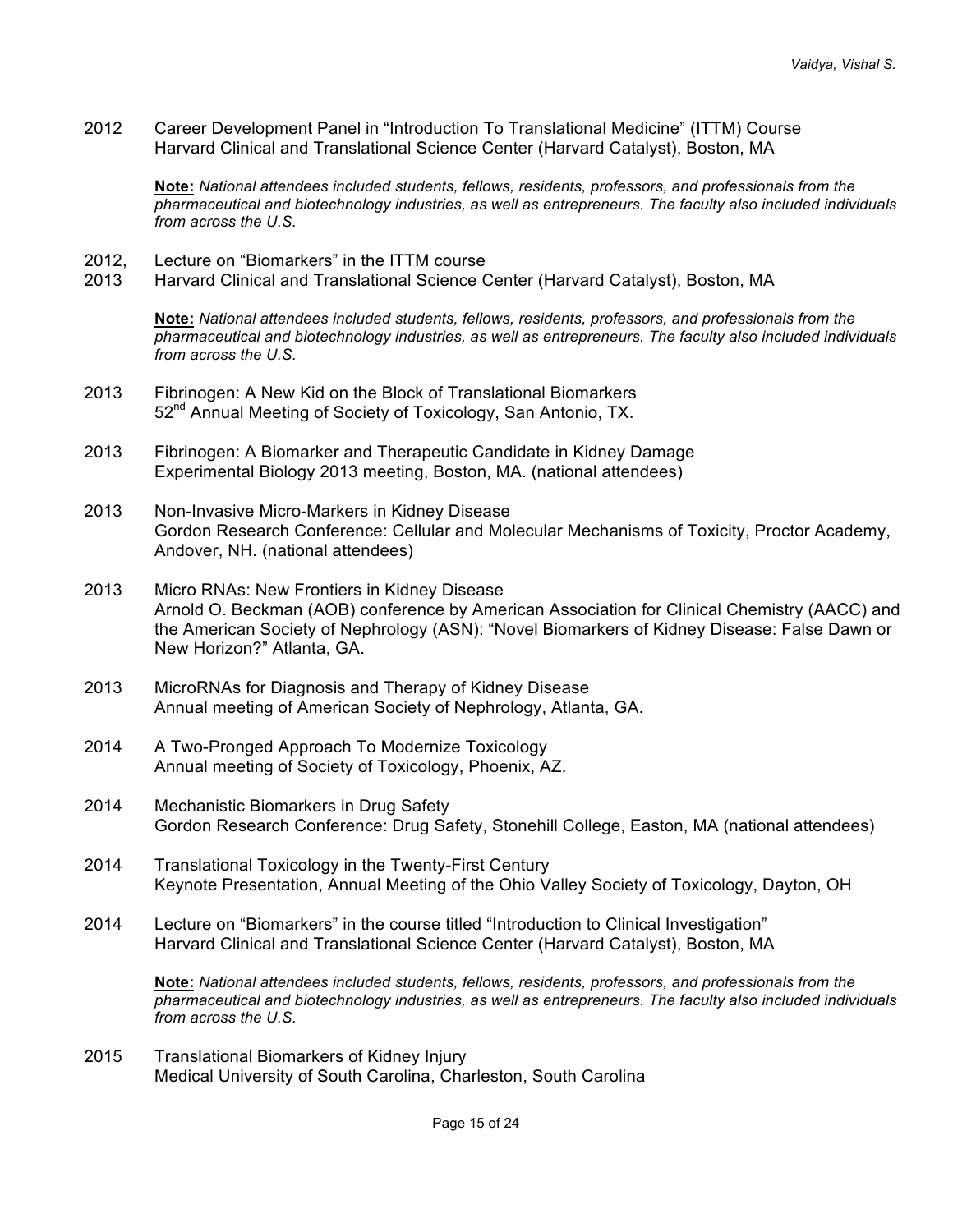- 2015 Detecting Drug Nephrotoxicity: The Kidney on a Chip Acute Kidney Injury Symposium by University of Alabama and University of California at San Diego's joint O'Brien Center for Acute Kidney Injury Research, San Diego, CA.
- 2015 MicroRNA Profiling: Insights into AKI Acute Kidney Injury Symposium by University of Alabama and University of California at San Diego's joint O'Brien Center for Acute Kidney Injury Research, San Diego, CA.
- 2015 Mechanistic and Translational Biomarkers of Kidney Disease Renal Research Conference, Icahn School of Medicine at Mount Sinai, New York, NY.
- 2015 Mechanistic and Translational Biomarkers of Kidney Disease Renal Research Conference, Stony Brook University Medical Center, Stony Brook, NY.
- 2015 A Multi-Factorial, Quantitative Approach that Integrates Diverse Data to Advance Molecular and Translational Toxicology. Quantitative Systems Pharmacology (QSP) Congress, Boston, MA
- 2015 Micro-Markers for AKI Annual meeting of American Society of Nephrology, San Diego, CA.
- 2016 Biomarker Science to Predict and Prevent Kidney Damage. Alpert Medical School, Brown University, Providence, RI.
- 2016 Biomarkers and High Throughput Screening Approaches for In Vitro to Animal to Human Extrapolation of Renal Toxicity. 40<sup>th</sup> Annual Winter Meeting of The Toxicology Forum, Washington, DC
- 2016 Biomarker Science to Predict and Prevent Kidney Damage. School of Pharmacy, University of Connecticut, Storrs, CT.
- 2016 Non invasive MiRNA Biomarkers for Kidney Disease Cambridge Healthtech Institute's "microRNA as Biomarkers & Diagnostics meeting", April 4-5, Cambridge, MA
- 2016 Systems and Translational Approach to Understand Toxicology Systems Pharmacology and Toxicology Keynote Speaker, T32 Systems Pharmacology and Toxicology (SPaT) Symposium, University of Arkansas for Medical Sciences, Little Rock, AR.
- 2016 Predictive Models for Kidney Toxic Compounds Gordon Research Conference "New Frontiers for Predicting Renal Toxicity and Clearance and Applications in Precision Medicine", July 10-15, Holderness School, NH

### *International Invited Presentations*

- 2008 Renal Toxicologic Pathology At the interface of science and technology for biomarkers. Society of Toxicologic Pathology India, Bangalore, India.
- 2010 Biomarkers and Biosensors to Detect Kidney Damage. Annual Meeting of Mexican Institute of Nephrology, Acapulco, Mexico.
- 2011 Kidney Exposure Biology: Biomarkers and Biosensors to the Rescue.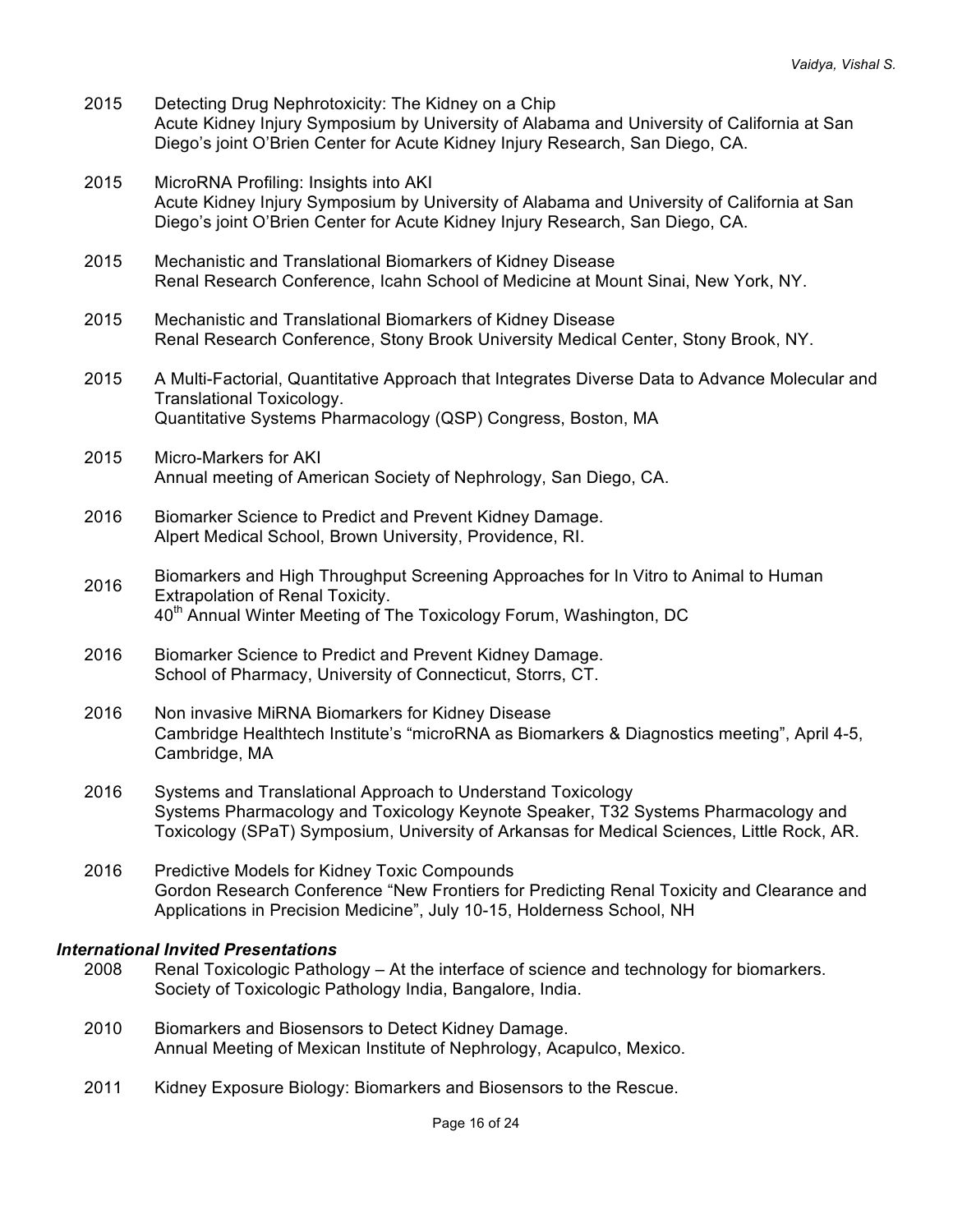Indian Institute of Technology, Mumbai, India.

- 2011 Mechanisms of Kidney Exposure Biology. National Center for Cell Science, Pune, India.
- 2016 Biomarker Science to Predict and Prevent Kidney Damage. Giovanni Armenise-Harvard Foundation's 16th Symposium "From Molecular Mechanisms to Precision Medicine", Italy.
- 2016 Novel approaches to predict and detect human kidney toxicity XIV International Congress of Toxicology (ICT), Merida, Mexico.

### **Report of Technological and Other Scientific/Clinical Innovations**

1. Methods for the treatment of kidney fibrosis. Vishal S Vaidya, Florin Craciun, Amrendra Ajay US Patent Application PCT/US2015/019830 pending (filed on 3/12/2015)

The team in my laboratory has discovered a panel of genes, which are upregulated at very early stages of kidney fibrosis (a central pathology in chronic kidney disease (CKD). The increase expression of candidate proteins is detectable in urine. Accordingly, described in this patent application are methods of diagnosis and prognosing kidney fibrosis (e.g. CKD) by detecting expression of one or more of these biomarkers. Further provided herein are methods of treating kidney fibrosis (e.g., CKD) by modulating the expression of these genes.

2. Novel target for kidney fibrosis. Vishal S. Vaidya, Casimiro Gerarduzzi US Patent Application pending (BWH-23857; filed on 2/29/2016)

The team in my laboratory has designed an RNA-based therapeutic to target SMOC2 in the kidney that results in protection from fibrosis development and progression.

3. PLD4 and its binding partner SEL1L as a novel target for Vishal S. Vaidya, Priyanka Trivedi fibrosis.

US Patent Application pending BWH-24008; filed on 05/18/2016

The team in my laboratory has designed an RNA-based therapeutic to target PLD4 in the kidney that results in protection from fibrosis development and progression.

### **Report of Education of Patients and Service to the Community**

*No materials below were sponsored by outside entities.*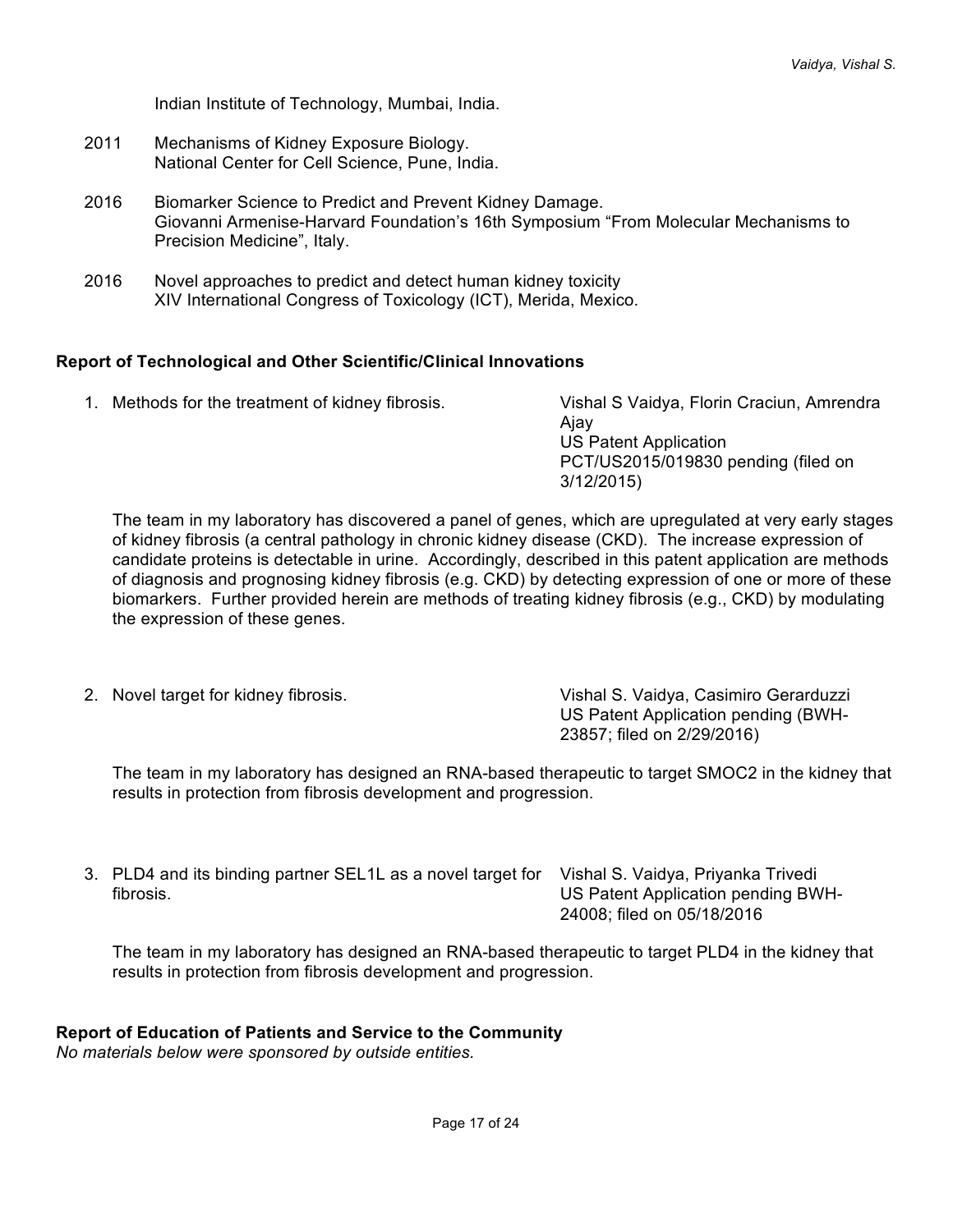## *Educational Material for Patients and the Lay Community*

<sup>2002</sup> Be careful of Ephedra complications. **Vaidya VS**, Mehendale HM The News-Star (newspaper), Monroe/West Monroe, LA. Accent on health section, p.2B.

### **Report of Scholarship**

### **Peer reviewed publications in print or other media**

Research Investigations

- 1. Apte UM, Limaye PB, Ramaiah SK, **Vaidya VS**, Bucci TJ, Warbritton A, Mehendale HM. Upregulated promitogenic signaling via cytokines and growth factors: potential mechanism of robust liver tissue repair in calorie-restricted rats upon toxic challenge. Toxicol Sci. 2002;69(2):448-59.
- 2. Anand SS, Soni MG, **Vaidya VS**, Murthy SN, Mumtaz MM, Mehendale HM. Extent and timeliness of tissue repair determines the dose-related hepatotoxicity of chloroform. Int J Toxicol. 2003;22(1):25-33.
- 3. **Vaidya VS**, Shankar K, Lock EA, Bucci TJ, Mehendale HM. Renal injury and repair following S-1, 2 dichlorovinyl-L-cysteine administration to mice. Toxicol Appl Pharmacol. 2003;188(2):110-21.
- 4. Shankar K, **Vaidya VS**, Wang T, Bucci TJ, Mehendale HM. Streptozotocin-induced diabetic mice are resistant to lethal effects of thioacetamide hepatotoxicity. Toxicol Appl Pharmacol. 2003;188(2):122-34.
- 5. Shankar K, **Vaidya VS**, Apte UM, Manautou JE, Ronis MJ, Bucci TJ, Mehendale HM. Type 1 diabetic mice are protected from acetaminophen hepatotoxicity. Toxicol Sci. 2003;73(2):220-34.
- 6. **Vaidya VS**, Shankar K, Lock EA, Bucci TJ, Mehendale HM. Role of tissue repair in survival from s-(1,2 dichlorovinyl)-L-cysteine-induced acute renal tubular necrosis in the mouse. Toxicol Sci. 2003;74(1):215-27.
- 7. Anand SS, Murthy SN, **Vaidya VS**, Mumtaz MM, Mehendale HM. Tissue repair plays pivotal role in final outcome of liver injury following chloroform and allyl alcohol binary mixture. Food Chem Toxicol. 2003;41(8):1123-32.
- 8. Shankar K, **Vaidya VS**, Corton JC, Bucci TJ, Liu J, Waalkes MP, Mehendale HM. Activation of PPAR-alpha in streptozotocin-induced diabetes is essential for resistance against acetaminophen toxicity. FASEB J. 2003;17(12):1748-50.
- 9. **Vaidya VS**, Shankar K, Lock EA, Dixon D, Mehendale HM. Molecular mechanisms of renal tissue repair in survival from acute renal tubule necrosis: role of ERK1/2 pathway. Toxicol Pathol. 2003;31(6):604-18.
- 10.**Vaidya VS**, Ramirez V, Ichimura T, Bobadilla NA, and Bonventre JV. Urinary kidney injury molecule-1: a sensitive quantitative biomarker for early detection of kidney tubular injury. Am J Physiol Renal Physiol. 2006;290(2):F517-F529.
- 11.van Timmeren MM, Bakker SJ, **Vaidya VS**, Bailly V, Schuurs TA, Damman J, Stegeman CA, Bonventre JV, and van Goor H. Tubular kidney injuring molecule-1 (Kim-1) in protein-overload nephropathy. Am J Physiol Renal Physiol. 2006;291(2):F456-F464.
- 12. Duffield JS<sup>\*</sup>, Hong S<sup>\*</sup>, Vaidya VS, Lu Y, Fredman G, Serhan CN, Bonventre JV. Resolvin D series and protectin D1 mitigate acute kidney injury. Journal of Immunology. 2006;177:5902-5911. \* Co-first author.
- 13.Perez-Rojas J, Blanco JA, Cruz C, Trujillo J, **Vaidya VS**, Uribe N, Bonventre JV, Gamba G, and Bobadilla NA. Mineralocorticoid receptor blockade confers renoprotection in preexisting chronic cyclosporine nephrotoxicity. Am J Physiol Renal Physiol . 2007;292(1):F131-F139.
- 14.de Borst MH, van Timmeren MM, **Vaidya VS**, van Dalen MB, Kramer AB, Schuurs TA, Bonventre JV, Navis G, van Goor H. Induction of kidney injury molecule-1 (Kim-1) in homozygous Ren2 rats is attenuated by blockade of the renin-angiotensin system or p38 MAP kinase. Am J Physiol Renal Physiol. 2007;292(1):F313-F320.
- 15.Liangos O, Perianayagam MC, **Vaidya VS**, Han WK, Wald R, Tighiouart H, MacKinnon RW, Li L, Balakrishnan VS, Pereira BJG, Bonventre JV, Jaber BL. Urinary N-acetyl- -(D)-Glucosaminidase activity and kidney injury molecule-1 level are associated with adverse Outcomes in acute renal failure. JASN. 2007;18(3):904-912.
- 16.Chen G, Bridenbaugh EA, Akintola AD, Catania JM, **Vaidya VS**, Bonventre JV, Dearman AC, Sampson HW, Zawieja DC, Burghardt RC, Parrish AR. Increased susceptibility of aging kidney to ischemic injury: identification of candidate genes changed during aging, but corrected by caloric restriction. Am J Physiol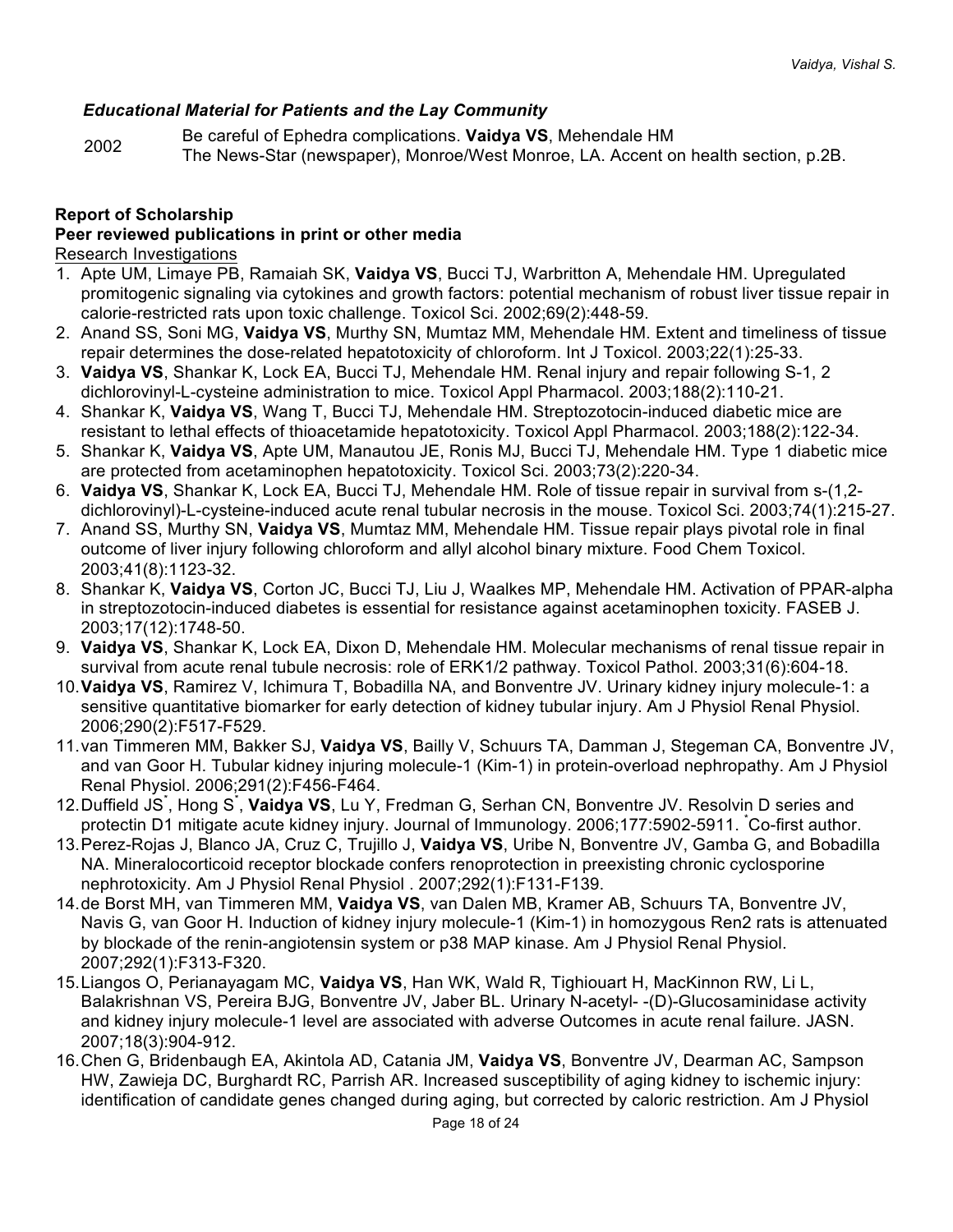Renal Physiol. 2007;293(4):F1272-1281.

- 17.Prozialeck WC, **Vaidya VS**, Liu J, Waalkes MP, Edwards JR, Lamar PC, Bernard AM, Dumont X, Bonventre JV. Kidney injury molecule-1 (Kim-1) as an early biomarker of cadmium nephrotoxicity. Kidney International. 2007;72(8):985-993.
- 18.Espandiari P, Zhang J, Rosenzweig B, **Vaidya VS**, Sun J, Schnackenberg L, Herman E, Knapton A, Bonventre JV, Beger R, Thompson K, Hanig J. The utility of a rodent model in detecting pediatric druginduced nephrotoxicity. Toxicological Sciences. 2007;99(2):637-648.
- 19.van Timmeren MM, **Vaidya VS**, van Ree RM, Oterdoom LH, de Vries AP, Gans OB, van Goor H, Stegeman OA, Bonventre JV, Bakker JL. High urinary excretion of kidney injury molecule-1 (KIM-1) is an independent predictor of graft loss in renal transplant recipients. Transplantation. 2007;84(12):1625-1630.
- 20.Zhou Y, **Vaidya VS**, Brown RP, Rosenzweig BA, Thompson KL, Zhang J, Miller TJ, Bonventre JV, Goering PL. Comparison of kidney injury molecule-1 and other nephrotoxicity biomarkers in urine and kidney following acute exposure to gentamicin, mercury, and chromium. Toxicological Sciences. 2008;101(1):159- 170.
- 21.Zhang J, Brown RP, Shaw M, **Vaidya VS**, Zhou Y, Espandiari P, Sadrieh N, Stratmeyer M, Keenan J, Kilty CG, Bonventre JV, Goering PL. Immunolocalization of Kim-1, RPA-1, and RPA-2 in kidney of gentamicin-, mercury-, or chromium-treated rats: relationship to renal distributions of iNOS and nitrotyrosine. Toxicol. Pathol. 2008;36(3):397-409.
- 22. **Vaidya VS**<sup>\*</sup>, Waikar SS<sup>\*</sup>, Ferguson MA, Collings FB, Sunderland K, Gioules C, Bradwin G, Matsouaka R, Betensky RA, Curhan G, Bonventre JV. Urinary biomarkers for sensitive and specific detection of acute kidney injury in humans. Clinical and Translational Science 2008;1(3):200-208. \* Co-first author.
- 23.Trujillo J, Cruz C, Tovar AR, **Vaidya VS**, Zambrano E, Bonventre JV, Gamba G, Torres N, Bobadilla NA. Renoprotective mechanisms of soy protein intake in the obese zucker rat. Am J Physiol Renal Physiol. 2008;295**:**F1574-1582.
- 24.Chagon F, **Vaidya VS**, Plante GE, Bonventre JV, Bernard A, Guindi C, Lesur O. Modulation of AQP-2/V2R kidney expression and tubular injury following endotoxin (LPS) challenge. Critical Care Medicine. 2008;36(11):3054-3061.
- 25.Waanders F, **Vaidya VS**, Goor HV, Leuvenink H, Damman K, Hamming I, Bonventre JV, Vogt L, Navis G. Effect of renin-angiotensin-aldosterone system inhibition, dietary sodium restriction, and/or diuretics on urinary kidney injury molecule 1 excretion in nondiabetic proteinuric kidney disease: a post hoc analysis of a randomized controlled trial. Am J Kidney Dis. 2009;53(1):16-25.
- 26.Kramer AB,van Timmeren MM, Schuurs TA, **Vaidya VS**, Bonventre JV, van Goor H, Navis G. Reduction of proteinuria in adriamycin-induced nephropathy is associated with reduction of renal Kidney injury molecule-1 (Kim-1) over time. Am J Physiol Renal Physiol. 2009;296: F1136-F1145.
- 27.**Vaidya VS**, Ford GF, Waikar SS, Wang Z, Clement M, Ramirez V, Glaab WE, Troth SP, Sistare FD, Prozialeck WC, Edwards JR, Bobadilla NA, Mefferd S, Bonventre JV. A rapid urine test for early detection of kidney injury. Kidney Int. 2009;76(1):108-114.

*Commentary:* Parikh CR, A point-of-care device for acute kidney injury: a fantastic, futuristic, or frivolous 'measure'? Kidney Int. 2009 Jul;76(1):8-10.

*Highlight:* Richards L, Biomarkers: Rapid urine test for kidney disease. Nature Reviews Nephrology 2009 Oct;5:548.

- 28.Sieber M, Hoffmann D, Adler M, **Vaidya VS**, Clement M, Bonventre JV, Zidek N, Rached E, Amberg A, Callanan JJ, Dekant W, Mally A. Comparative analysis of novel noninvasive renal biomarkers and metabonomic changes in a rat model of gentamicin nephrotoxicity. Toxicol Sci. 2009;109(2):336-349.
- 29.Prozialeck WC, Edwards JR, **Vaidya VS**, Bonventre JV. Preclinical Evaluation of Novel Urinary Biomarkers of Cadmium Nephrotoxicity. Toxicol Appl Pharmacol. 2009;238(5):301-305.
- 30.Prozialeck WC, Edwards JR, Lamar PC, Liu J, Waalkes MP, **Vaidya VS**, Bonventre JV. Expression of kidney injury molecule-1 (Kim-1) in relation to necrosis and apoptosis during the early stages of Cdinduced proximal tubule injury. Toxicol Appl Pharmacol. 2009;238(5):306-314.
- 31.Nijboer WN, Schuurs TA, Damman J, van Goor H, **Vaidya VS**, van der Heide JJ, Leuvenink HG, Bonventre JV, Ploeg RJ. Kidney injury molecule-1 is an early noninvasive indicator for donor brain death-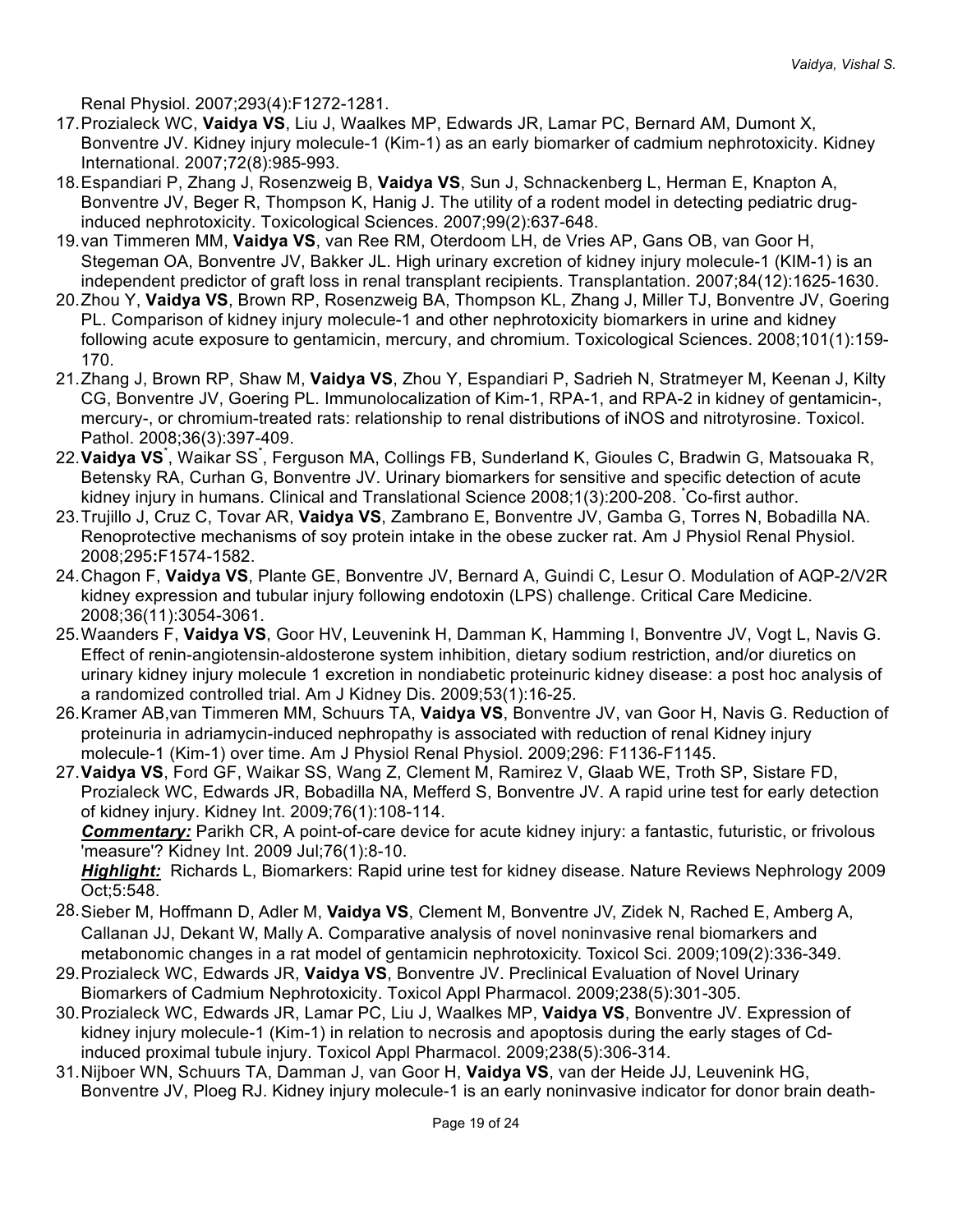induced injury prior to kidney transplantation. Am J Transplant. 2009;9(8):1752-1759.

- 32.Zhang J, Goering PL, Espandiari P, Shaw M, Bonventre JV, **Vaidya VS,** Brown RP, Keenan J, Kilty CG, Sadrieh N, Hanih JP. Differences in immunolocalization of Kim-1, RPA-1, and RPA-2 in kidneys of gentamicin, cisplatin-, and valproic acid treated rats: potential role of iNOS and nitrotyrosine. Toxicol. Pathol. 2009; 37(5):629-643.
- 33.Espandiari P, Rosenzweig B, Zhang J, Zhou Y, Schnackenberg L, **Vaidya VS**, Goering PL, Brown RP, Bonventre JV, Mahjoob K, Holland RD, Beger RD, Thompson K, Hanig J, Sadrieh N. Age-related differences in susceptibility to cisplatin-induced renal toxicity. J Appl Toxicol. 2009:30(2):172-182.
- 34.Ferguson MA, **Vaidya VS**, Waikar SS, Collings FB, Sunderland K, Gioules C, Bonventre JV. Urinary livertype fatty acid-binding protein predicts adverse outcomes in acute kidney injury. Kidney Int. 2010:77(8):708-714.
- 35. Hoffmann D, Adler M, **Vaidya VS,** Rached E, Mulrane L, Gallagher WM, Callanan JJ, Gautier JC, Matheis K, Staedtler F, Dieterle F, Brandenburg A, Sposny A, Hewitt P, Ellinger-Ziegelbauer H, Bonventre JV, Dekant W, Mally A. Performance of novel kidney biomarkers in preclinical toxicity studies. Tox. Sci. 2010:116(1):8-22.
- 36.**Vaidya VS,** Ozer JS, Dieterle F, Collings FB, Ramirez V, Troth S, Muniappa N, Thudium D, Gerhold D, Holder D, Bobadilla NA, Marrer E, Perentes E, Cordier A, Vonderscher J, Maurer G, Goering PL, Sistare F and Bonventre JV. Kidney injury molecule-1 outperforms traditional biomarkers of kidney injury in biomarker qualification studies. Nat. Biotechnol. 2010:28(5); 478-485.
- 37.Damman K, Van Veldhuisen DJ, Navis G, **Vaidya VS,** Smilde TD, Westenbrink BD, Bonventre JV, Voors AA, Hillege HL. Tubular damage in chronic systolic heart failure is associated with reduced survival independent of glomerular filtration rate. Heart 2010:96(16);1297-1302.
- 38.Krishnamoorthy A, Clement ME, O'Leary E, Bonventre JV, **Vaidya, VS**. TIM2 gene deletion results in susceptibility to cisplatin induced kidney toxicity. Tox. Sci. 2010:118(1):298-306.
- 39.Koyner JL, **Vaidya VS,** Bennett MR, Ma Q, Worcester E, Akhter SA, Raman, J, Jeevanandam V, O'Connor MF, Devarajan P, Bonventre JV, Murray PT. Urinary biomarkers in the clinical prognosis and early detection of acute kidney injury. CJASN 2010:118(1);298-306.
- 40.**Vaidya VS**\* **,** Niewczas, MA\* , Ficociello LH, Johnson A, Collings FB, Warram JH, Krolewski AS, Bonventre, JV. Urinary Tubular Injury Biomarkers, KIM-1 and NAG, Predict Regression of Microalbuminuria In Type 1 Diabetes. Kidney Int. 2011:79(4):464-470. \*Co-first author.
- 41.Endre ZH, Pickering JW, Walker RJ, Devarajan P, Edelstein CL, Bonventre JV, Frampton CM, Bennett MR, Ma Q, Sabbisetti VS, **Vaidya VS**, Walcher AM, Shaw GM, Henderson SJ, Nejat M, Schollum JB, George PM. Improved performance of urinary biomarkers of acute kidney injury in the critically ill by stratification for injury duration and baseline renal function. Kidney Int. 2011: 79(10):1119-1130.
- 42.Krishnamoorthy A, Ajay AK, Hoffmann D, Kim T, Ramirez V, Campanholle G, Bobadilla NA, Waikar SS, **Vaidya VS**. Fibrinogen β-derived Bβ15-42 peptide protects against kidney ischemia/reperfusion injury. Blood, 2011:118(7):1934-1942.
- 43.Kim T<sup>\*</sup>, Ramirez V<sup>\*</sup>, Barrera-Chimal J, Bobadilla NA, Park PJ, **Vaidya VS**. Gene expression analysis reveals the cell cycle and kinetochore genes participating in renal ischemia reperfusion injury and early development in kidney. PLoS ONE, 2011: 6(9): e25679. \*Co-first author.
- 44.Hoffmann D, Bijol V, Krishnamoorthy A, Ramirez V, Frendl G, Zhang Q, Goering PL, Brown RP, Waikar SS, **Vaidya VS**. Fibrinogen excretion in the urine and immunoreactivity in the kidney serves as translational biomarker for acute kidney injury. Am J Pathol, 2012, 181(3):818-28.
- 45.Saikumar J, Hoffmann D, Kim T, Ramirez V, Zhang Q, Goering PL, Brown RP, Bijol V, Park P, Waikar SS, **Vaidya VS.** Expression, circulation and excretion profile of microRNA-21, -155, and -18a following acute kidney injury. Tox Sci, 2012: 129(2): 256-267.
- 46. Ajay AK, Saikumar S, Bijol V, **Vaidya VS.** Heterozygosity for fibrinogen results in efficient resolution of kidney ischemia reperfusion injury. PLoS ONE, 2012: 7(9): e45628.
- 47.Gardiner L, Akintola A, Chen G, Catania JM, **Vaidya VS**, Burghardt RC, Bonventre JV, Trzeciakowski J, Parrish AR. Structural equation modeling highlights the potential of Kim-1 as a biomarker for chronic kidney disease. Am J Nephrol. 2012; 35(2):152-63.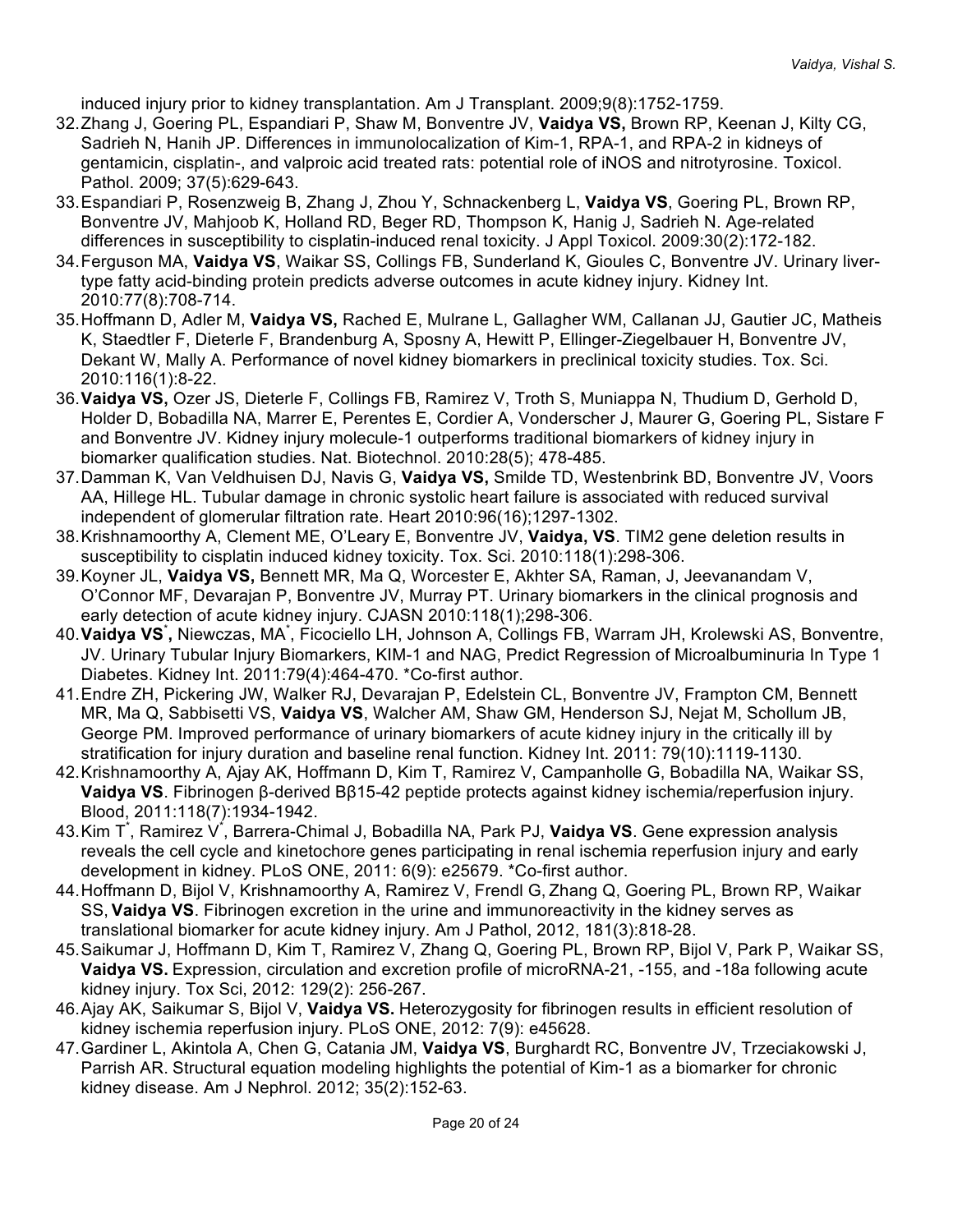- 48.Ramachandran K, Saikumar J, Bijol V, Koyner JL, Qian J, Betensky RA, Waikar SS, **Vaidya, VS**. Human MiRNome profiling identifies microRNAs differentially present in the urine after kidney injury. Clin Chem, 2013, 59(12):1742-1752.
- 49.Ajay AK, Kim T, Ramirez V, Park PJ, Frank D, **Vaidya VS.** A bioinformatics approach identifies STAT3 and Chk1 as upstream regulators of KIM-1 expression in the kidney following acute injury. JASN, 2014: 25(1):105-118.
- 50.Zhang Q, Davis KJ, Hoffmann D, **Vaidya VS**, Brown RP and Goering PL. Urinary biomarkers track the progression of nephropathy in hypertensive and obese rats. Biomarkers in Medicine, 2014: 8(1):85-94.
- 51.Veuthey T, Hoffmann D, **Vaidya VS**, Wessling-Resnick M. Impaired renal function and development in Belgrade rats. Am J Physiol Renal Physiol, 2014: 306(3):F333-F343.
- 52.Pellegrini KL, Han T, Bijol V, Saikumar J, Craciun FL, Chen WW, Fuscoe JC, **Vaidya VS**. MicroRNA-155 deficient mice experience heightened kidney toxicity when dosed with cisplatin. Tox Sci, 2014: 141(2): 484–492.
- 53.Craciun FL\*, Ajay AK\*, Hoffmann D, Saikumar J, Fabian SL, Bijol V, Humphreys BD, **Vaidya VS.** Pharmacologic and genetic depletion of fibrinogen protects from kidney fibrosis. Am J Physiol Renal Physiol, 2014: 307(4):F471-F484. \*Co-first authors.
- 54.Legrand M, De Berardinis B, Gaggin HK, Magrini L, Belcher A, Zancla B, Femia A, Simon M, Motiwala S, Sambhare R, Di Somma S, Mebazaa A, **Vaidya VS,** Januzzi JL Jr, Great FT. Evidence of Uncoupling between Renal Dysfunction and Injury in Cardiorenal Syndrome: Insights from the BIONICS Study. PLoS ONE, 2014: 9(11): e112313.
- 55.Murugaiyan G, da Cunha AP, Ajay AK, Joller N, Garo LP, Kumaradevan S, Yosef N, **Vaidya VS,** Weiner HL. MicroRNA-21 promotes Th17 differentiation and mediates experimental autoimmune encephalomyelitis. J Clin Invest, 2015: 125(3):1069-1080.
- 56.Chung HJ, Pellegrini KL, Chung J, Wanigasuriya K, Jayawardene I, Lee K, Lee H, **Vaidya VS,** Weissleder R. Nanoparticle detection of urinary markers for point-of-care diagnosis of kidney injury. PLoS ONE, 2015: 10(7): e0133417.
- 57.Adler M, Ramm S, Hafner M, Muhlich JL, Gottwald EM, Weber E, Jaklic A, Ajay AK, Svoboda D, Auerbach S, Kelly EJ, Himmelfarb J, **Vaidya VS.** A quantitative approach to screen for nephrotoxic compounds *in vitro*. J Am Soc Nephrol, 2016: 27(4):1015-1028.

*Highlight:* Kelly Lenox, Kidney toxicity screening tool developed by grantee and NTP team. Environmental Factor 2015 September.

- 58.Craciun FL, Bijol V, Amrendra AK, Rao P, Kumar RK, Hutchinson J, Hofmann O, Joshi N, Luyendyk JP, Kusebauch U, Moss CL, Srivastava A, Himmelfarb J, Waikar SS, Moritz RL, **Vaidya VS**. RNA sequencing identifies novel translational biomarkers of kidney fibrosis. J Am Soc Nephrol, 2016: 27(6):1702-1713.
- 59.Pellegrini KL, Gerlach CV, Craciun FL, Ramachandran K, Bijol V, Kissick HT and **Vaidya VS**. Application of Small RNA Sequencing to Identify MicroRNAs in Acute Kidney Injury and Fibrosis. Toxicology and Applied Pharmacology 2016; In press.
- 60.Prozialeck WC, VanDreel A, Ackerman CD, Stock I, Papaeliou A, Yasmine C, Wilson K, Lamar PC, Sears VL, Gasiorowski JZ, Dinovo KM, **Vaidya VS,** Edwards JR. Evaluation of Cystatin C as an Early Biomarker of Cadmium Nephrotoxicity in the Rat. BioMetals, 2016: 29(1):131-146.
- 61.Pavkovic M, Robinson-Cohen C, Chua AS, Nocoara O, Cardenas-Gonzalez MC, Bijol V, Ramachandran K, Hampson L, Pirmohamed M, Antoine DJ, Frendl G, Himmelfarb J, Waikar SS, **Vaidya VS**. Detection of Drug-induced Acute Kidney Injury in Humans Using Urinary KIM-1, miR-21, -200c and -423. Toxicol Sci. 2016: 152(1):205-213.
- 62.Ramm S, Adler M, **Vaidya V**S. A high-throughput screening assay to identify kidney toxic compounds. Curr Protoc Toxicol. 2016; 69(9):10.1-9.10.16.
- 63.Jadhav S, Ajay AK, Trivedi P, Seematti J, Pellegrini K, Craciun F, **Vaidya VS**. RNA binding protein Musashi homologue 1 regulates kidney fibrosis by translational inhibition of *p21* and *Numb* mRNA. J Biol Chem. 2016: 291(27):14085-14094.
- 64.Cárdenas-González M, Osorio-Yáñez C, Gaspar-Ramírez O, Pavković M, Ochoa-Martínez A, López-Ventura D, Medeiros M, Barbier OC, Pérez-Maldonado IN, Sabbisetti VS, Bonventre JV, **Vaidya VS.**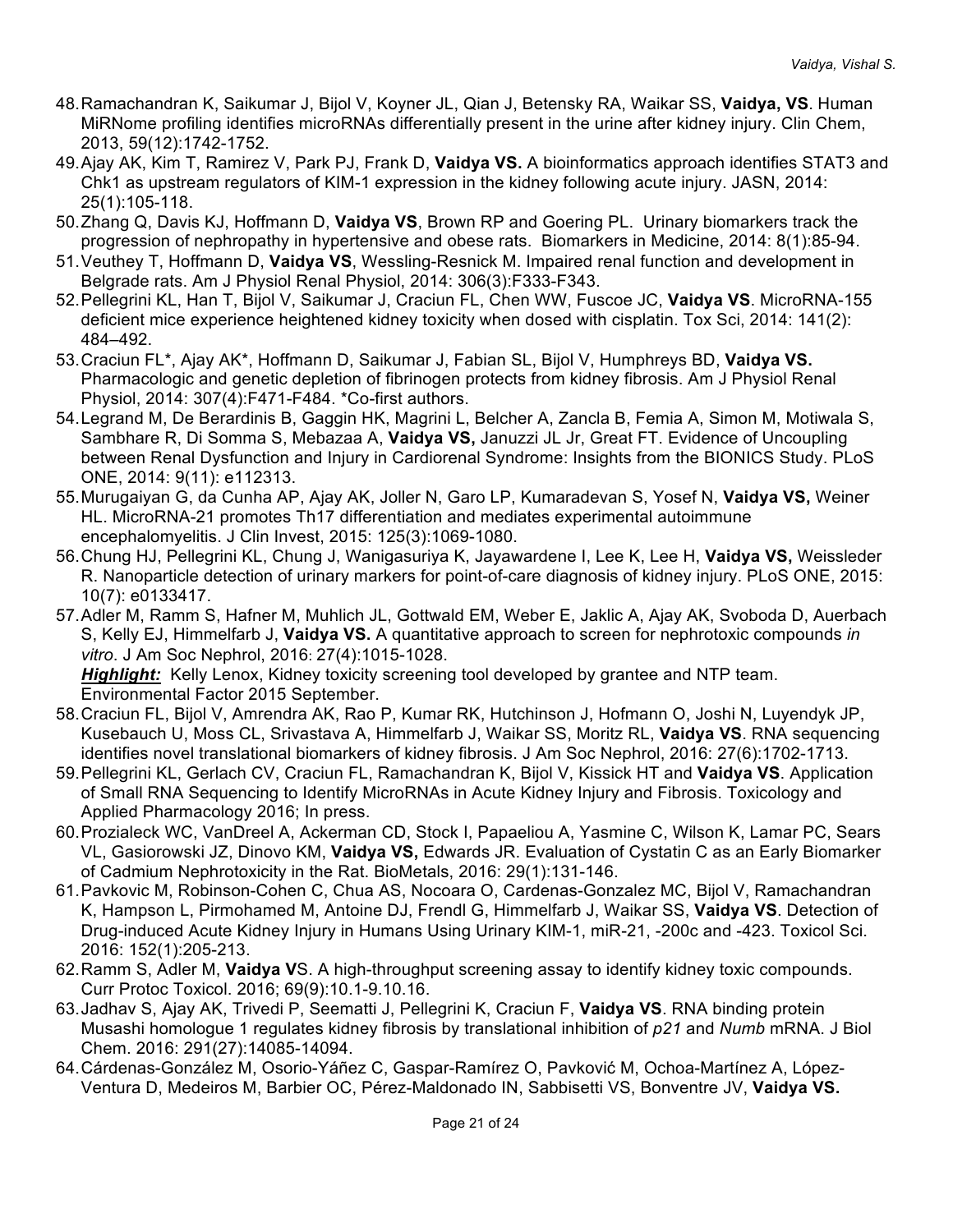Environmental Exposure to Arsenic and Chromium in Children is Associated with Kidney Injury Molecule-1. Env Res. 2016; In press

- 65.Gerarduzzi C, Kumar RK, Trivedi P, Ajay AK, Iyer A, Boswell S, Hutchinson JN, Waikar SS, **Vaidya VS.** Silencing SMOC2 protects from kidney fibrosis by inhibiting Fibroblast to Myofibroblast Transformation. Submitted, 2016.
- 66.Trivedi P, Kumar RK, Guarani V, Iyer V, Boswell S, Gerarduzzi C, Herbert Z, Huber C, Koshi N, Luyendyk JP, Harper W, Nemazee D, **Vaidya VS**. Targeting Phospholipase D4 attenuates kidney fibrosis by modulating the immune system and activating proteases. Submitted, 2016.

# **Other peer-reviewed publications**

Reviews

- 1. **Vaidya, VS**, Bonventre JV. Mechanistic biomarkers for cytotoxic acute kidney injury. In: Expert Opinions on Drug metabolism and Toxicology. London, UK: Ashley Publications; 2006;2(5):697-713.
- 2. **Vaidya VS**, Ferguson MA, Bonventre JV. Biomarkers of acute kidney injury. Annual Reviews of Pharmacology and Toxicology. 2008;48:463-493.
- 3. Collings FB, **Vaidya VS**. Novel technologies for the discovery and quantitation of biomarkers of toxicity. Toxicology. 2008;245(3):167-174.
- 4. Ferguson MA, **Vaidya VS**, Bonventre JV. Biomarkers of nephrotoxic acute kidney injury. Toxicology. 2008;245(3):182-193.
- 5. Bonventre JV, **Vaidya VS**, Schmouder R, Feig P, Dieterle F. Next-generation biomarkers for detecting kidney toxicity. Nat. Biotechnol. 2010:28(5); 436-440.
- 6. Sabbahy, ME, **Vaidya, VS**. Ischemic kidney injury and mechanisms of tissue repair. Wiley Interdiscip Rev Syst Biol Med, 2011;3(5):606-618.
- 7. Campion S, Aubrecht J, Boekelheide K, Brewster DW, **Vaidya VS**, Anderson L, Burt D, Dere E, Hwang K, Pacheco S, Saikumar J, Schomaker S, Sigman M, Goodsaid F. The current status of biomarkers for predicting toxicity. Expert Opinion on Drug Metabolism & Toxicology, 2013:9(11); 1391-1408.
- 8. Saikumar J, Ramachandran K, **Vaidya VS**. Non-Invasive Micro-Markers. Clin Chem, 2014:60(9); 1158- 1173.
- 9. Pavkovic M, Vaidya VS. MicroRNAs and Drug Induced Kidney Injury. Pharmacol Ther, 2016;163:48-57.

### **Non-peer reviewed scientific or medical publications/materials in print or other media** Book Chapters

- 1. Sheridan AM, **Vaidya VS**, Mehendale HM. Cell cycle. In: Wexler P, editor. Encyclopedia of Toxicology. Oxford, UK: Elsevier; 2005. p. 490-495.
- 2. **Vaidya VS**, Nicholson JK, Mehendale HM. Metabonomics. In: Wexler P, editor. Encyclopedia of Toxicology. Oxford, UK: Elsevier; 2005. p. 41-46.
- 3. Ferguson MA, **Vaidya VS**, and Bonventre JV. Biomarkers in acute kidney injury. In: Rosner MH and Okusa MD, editors. Biomarkers in Renal Disease. New York: Nova Science Publishers, Inc; 2008. p. 43-74.
- 4. **Vaidya VS**, Ferguson MA, Bonventre JV. Biomarkers of acute kidney injury. In: Schnellmann RG, editor. Comprehensive Toxicology: Renal Toxicology. Oxford, UK: Elsevier. 2010; p. 197-211.
- 5. Ferguson, MA, **Vaidya, VS**. Biomarkers: An Evolutionary Perspective. In: Vaidya VS and Bonventre JV, editors. Biomarkers: In Medicine, Drug Discovery, and Environmental Health. Hoboken, NJ: John Wiley & Sons, Inc., 2010. p 1-4.
- 6. Bonventre JV, **Vaidya VS.** Qualification of urinary biomarkers for kidney toxicity. In: Goodsaid F and Mattes W, editors. The Path from Biomarker Discovery to Regulatory Qualification. Oxford, UK: Academic Press, 2013. p. 129-137.
- 7. **Vaidya VS**, Mehendale HM. S-(1,2-dichlorovinyl)-L-cysteine. In: Wexler P, editor. Encyclopedia of Toxicology, 3<sup>rd</sup> edition. Oxford, UK: Elsevier; 2014. vol 3, p. 189-192.
- 8. **Vaidya VS**, Mehendale HM. Mercuric chloride. In: Wexler P, editor. Encyclopedia of Toxicology, 3<sup>rd</sup> edition. Oxford, UK: Elsevier; 2014. vol 3, p. 203-206.
- 9. Vaidya VS, Mehendale HM. Ephedra. In: Wexler P, editor. Encyclopedia of Toxicology, 3<sup>rd</sup> edition. Oxford.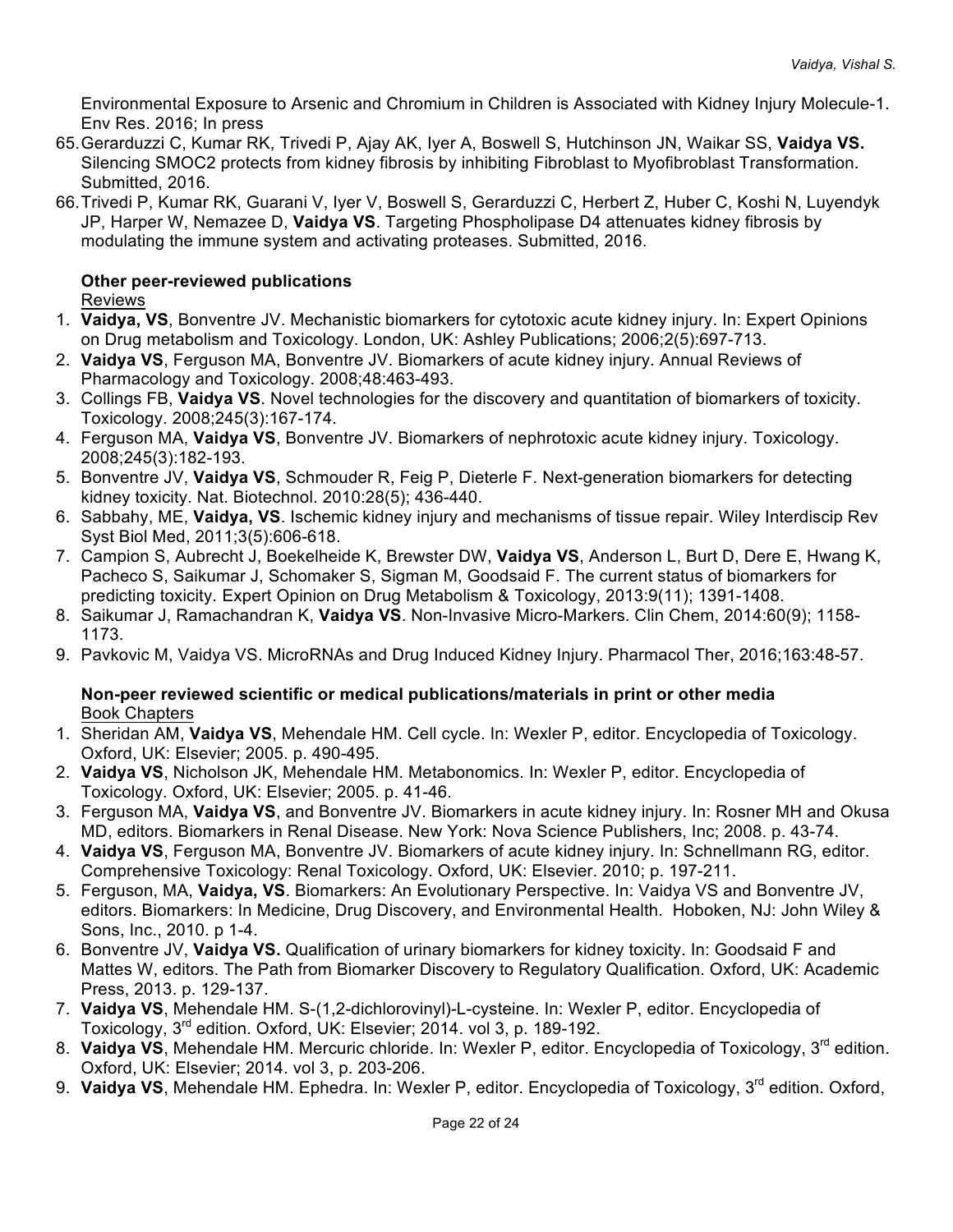UK: Elsevier; 2014. vol 3, p. 426-430.

- 10.Conner MW, Dorian-Conner C, **Vaidya VS,** Green LC, Golan DE. Drug Toxicity. In: Golan DE, Tashjian AH, editors. Principles of Pharmacology: The Pathophysiologic Basis of Drug Therapy. Philadelphia, PA: Lippincott Williams & Wilkins. 2016; In Press.
- 11.Cardenas Gonzalez M**,** Pavkovic M, **Vaidya VS**. Biomarkers of acute kidney injury. In: Schnellmann RG, editor. Comprehensive Toxicology: Renal Toxicology. Oxford, UK: Elsevier. 2016; In Press.

### Books/Textbooks

**Vaidya VS**, Bonventre JV. Biomarkers in Medicine, Drug Discovery and Environmental Health. Hoboken, NJ: John Wiley & Sons Inc; 2010.

## Book Reviews

- 1. **Vaidya VS**, Shankar K, Apte UM, Sawant SP, Limaye PB, Mehendale HM. [Review of the book Introduction to Biochemical Toxicology, by Ernest Hodgson and Robert C. Smart, 2001.] In: Int. J. Toxicol. 2001: 20(5): 331-333.
- 2. Apte UM, Shankar K, **Vaidya VS**, Limaye PB, Sawant SP. [Review of the book Principles and Methods of Toxicology, by Wallace Hayes, 2000.] In: Int. J. Toxicol 2001: 20(5): 333-335.

## **Thesis**

**Vaidya VS.** Mechanisms of Compensatory Tissue Repair following Nephrotoxicity [dissertation]. Monroe (LA): Univer. of Louisiana at Monroe; 2003.

## **Abstracts, Poster Presentations and Exhibits Presented at Professional Meetings**

- 1. Ramm, S, Adler, A and **Vaidya VS**. A multiplexed approach to predict kidney toxicity in vitro using heme oxygenase-1 and quantitative phenotypic readouts. The Toxicologist 2016; In Press.
- 2. Pavkovic M, Chua AS, Bijol V, Nicoara O, Cárdenas-González MC, Ramachandran K, Himmelfarb J, Waikar SS, **Vaidya VS**. Early, Sensitive and Mechanistic Detection of Drug-Induced Kidney Injury in Humans using Urinary KIM-1, miR-21, -200c and -423. The Toxicologist 2016; In press.
- 3. Pellegrini KL, Gerlach CV, Craciun FL, Ramachandran K, Bijol V, Kissick HT and **Vaidya VS**. Application of Small RNA Sequencing to Identify MicroRNAs in Acute Kidney Injury and Fibrosis. The Toxicologist 2016; In press.
- 4. Cardenas Gonzalez M, Perez I, Barbier O, Gaspar O, Medeiros M, Sabbisetti V, **Vaidya VS**. Detection of Kidney Injury in Mexican Children Exposed to Environmental Toxicants. The Toxicologist 2016; In press.
- 5. Trivedi PP, Kumar RK, Huber C, Nemazee D, **Vaidya VS**. Mechanistic role of phospholipase D4 in regulating kidney fibrosis. The Toxicologist 2016; In press.

# **Narrative**

My principal effort is in basic and translational research, with the remaining time devoted to teaching and administration. We use cellular systems and mouse models, as well as human biospecimens, and apply methodologies at the interface of cell and molecular biology, systems pharmacology, and translational science in understanding kidney disease. I lead the Systems Toxicology program within the Harvard Program in Therapeutic Sciences at HMS.

I have delivered more than 70 invited and keynote lectures and written more than 75 peer-reviewed publications, with *~ 5800 citations (h-index of 37).* Our work supported by an *NIH/NIEHS Pathway to Independence grant* and, in collaboration with the Predictive Safety Testing Consortium, led to the first kidney toxicity biomarker (Kidney Injury Molecule-1) qualified by the US-FDA and the European Medicines Agency in 2008.

In 2011, I won the **NIH/NIEHS Outstanding New Environmental Scientist (ONES) award.** The ONESfunded project not only led to the identification of urinary fibrinogen as a biomarker for early detection of kidney damage but also demonstrated the therapeutic potential of fibrinogen-derived  $B\beta_{15-42}$  peptide, which elicits 50%